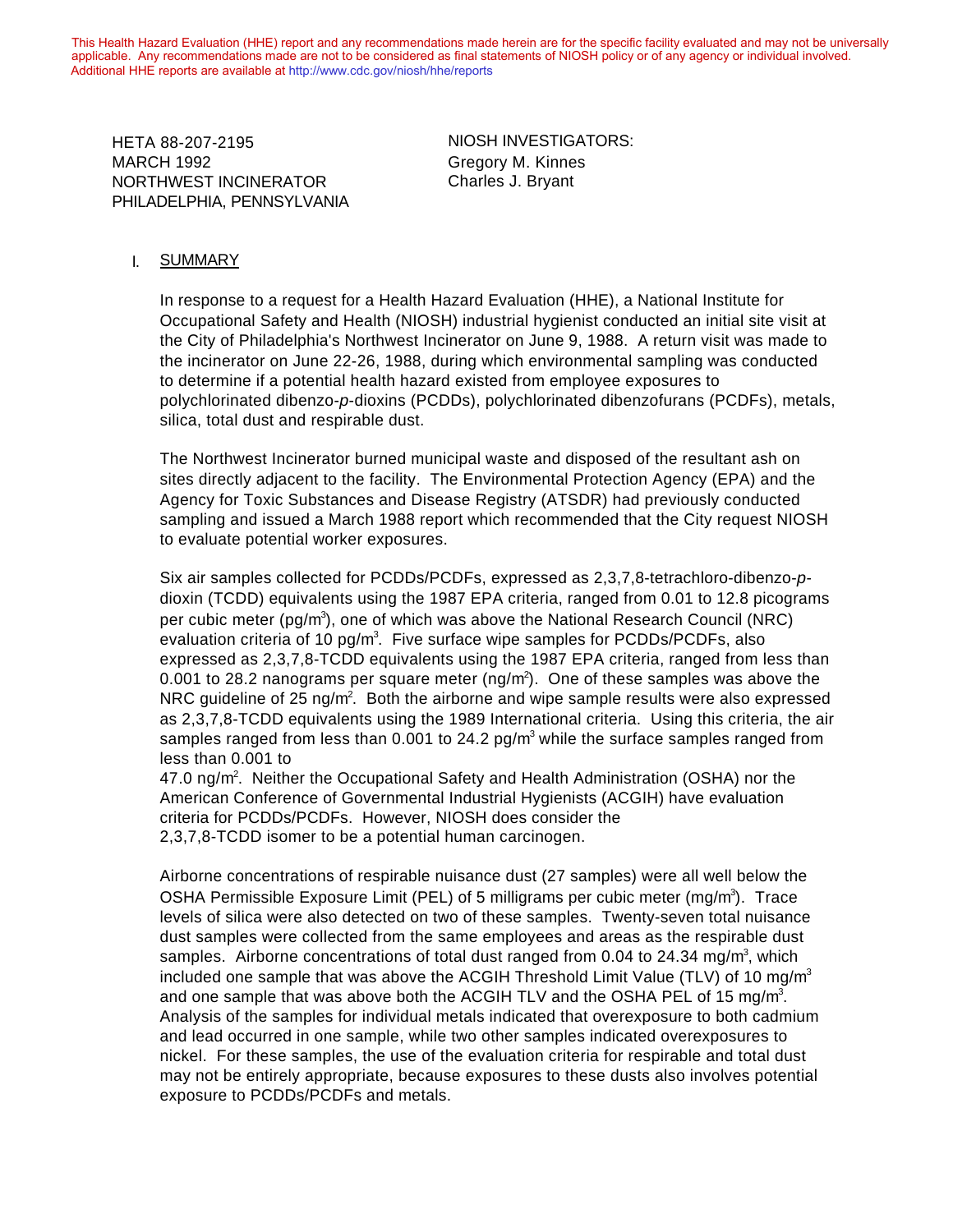Seven surface wipe samples collected for metals indicated that the major constituents of the surface dust were metals with relatively low toxicity. However, one sample did have a significant amount (1100 micrograms) of lead present. These surface wipe samples suggest that incinerator ash is being transported from the work areas on the surface of work clothes and shoes.

The environmental sampling data indicates that the potential exists for employee exposure to both PCDDs/PCDFs and metals via inhalation and surface contact from the incinerator ash. Other concerns, including safety issues and the use of personal protective equipment, are also discussed.

KEYWORDS: SIC 4953 (Refuse Systems), ash, incinerator, metals, silica, lead, cadmium, nickel, polychlorinated dibenzo-*p*-dioxins, polychlorinated dibenzofurans.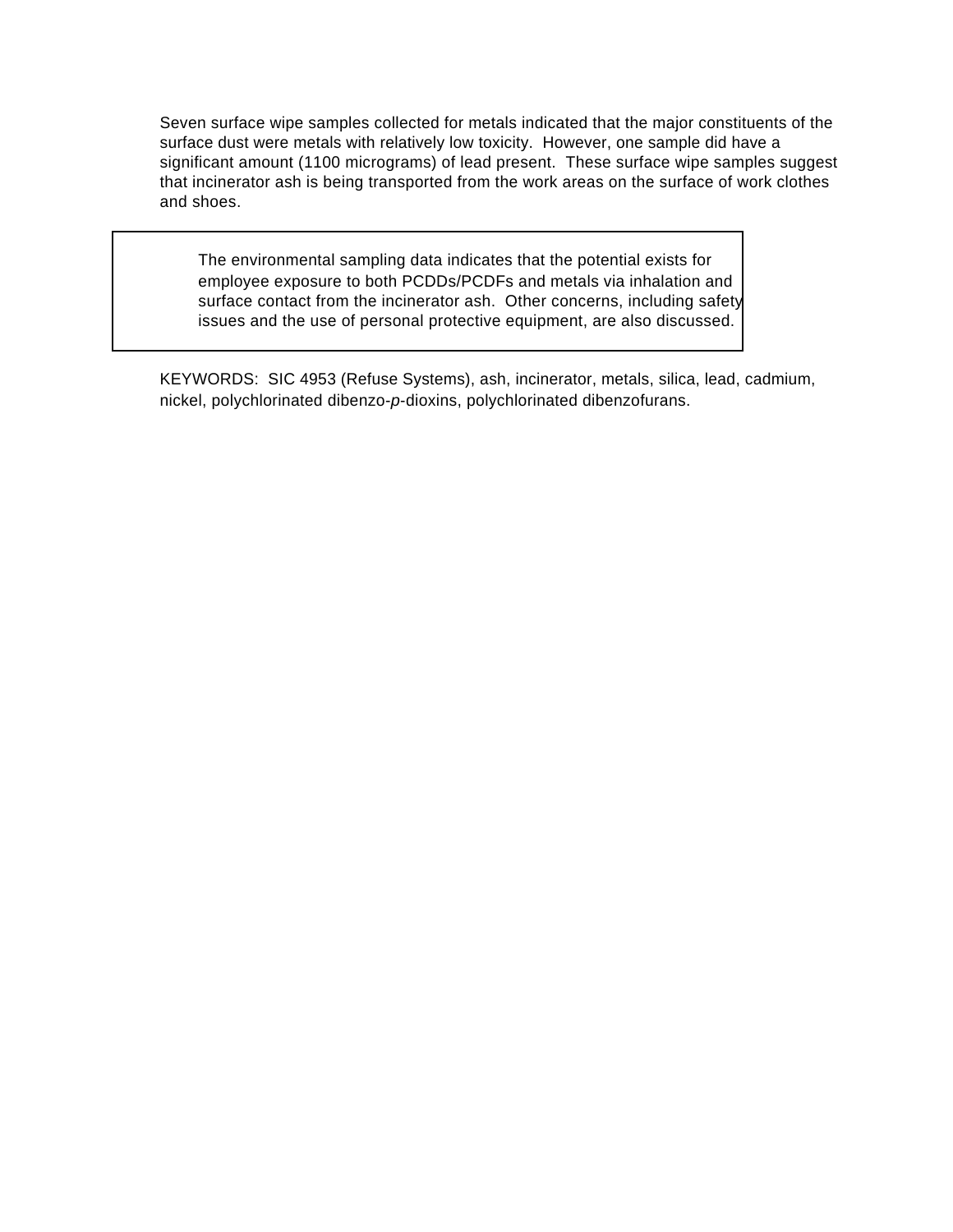### Page 3 - Health Hazard Evaluation Report No. 88-207

## II. INTRODUCTION

In March 1988, NIOSH received a joint request from the City of Philadelphia and the American Federation of State, County and Municipal Employees, District Council 33, Local 427 to evaluate potential employee exposures at the city's Northwest Incinerator. This request was submitted in response to a joint Environmental Protection Agency (EPA) and Agency for Toxic Substances and Disease Registry (ATSDR) report which recommended that NIOSH be contacted to conduct a HHE. The EPA and ATSDR had conducted sampling in 1986 and the fall of 1987 in response to community concern about possible health hazards posed by releases from the ash pile and emissions from the Northwest Incinerator. In their report, EPA and ATSDR announced that they had found no significant health hazard for the community but named workers at the incinerator as "the potentially-exposed population of most concern."

In response to this request, an initial site visit was conducted at the Northwest Incinerator on June 9, 1988. A return visit was made to the incinerator on June 22-26, 1988, during which environmental sampling was conducted to determine if a potential health hazard existed from employee exposures to polychlorinated dibenzo-*p*dioxins (PCDDs), polychlorinated dibenzofurans (PCDFs), metals, silica, total dust and respirable dust. Preliminary environmental sampling results were distributed, as attachments, in a letter dated April 9, 1990.

## III. BACKGROUND AND PROCESS DESCRIPTION

The Northwest Incinerator was built in 1959 with two furnaces, each approximately 42 feet long. Garbage is dumped into two concrete storage bins located in front of the two furnaces. Crane operators in enclosed cabs pick up loads of garbage and dump them directly into hoppers which lead to the inclined stoker and the horizontal conveyer belt inside of each combustion chamber (furnace). The two furnaces can burn approximately 700 tons of garbage per day. Both furnaces operate from

1650-1900°F with garbage as the only fuel. The emission control system for each furnace consists of a cooling tower, drying tower, and an electrostatic

precipitator (ESP) which are fed by an induced draft. Both fly ash from the emission system and ash from the incinerator are quenched with water and then cooled in a residue tank. The ash is then dumped into a truck and transported to a landfill by a private contractor. Prior to July 1987, the ash was deposited on the incinerator grounds and made up the 5 acre ashpile located on the site.

## IV. EVALUATION DESIGN AND SAMPLING METHODS

The environmental evaluation consisted of determining potential inhalation exposures by collecting full-shift personal breathing zone and general area air samples for PCDDs/PCDFs, total dust, respirable dust, crystalline silica, and metals. Employees were asked to wear two personal sampling pumps which were used to evaluate potential exposures to respirable dust and silica, on one sample, and total dust and metals, on the other sample. Six area samples were collected to be analyzed for PCDDs/PCDFs. Five of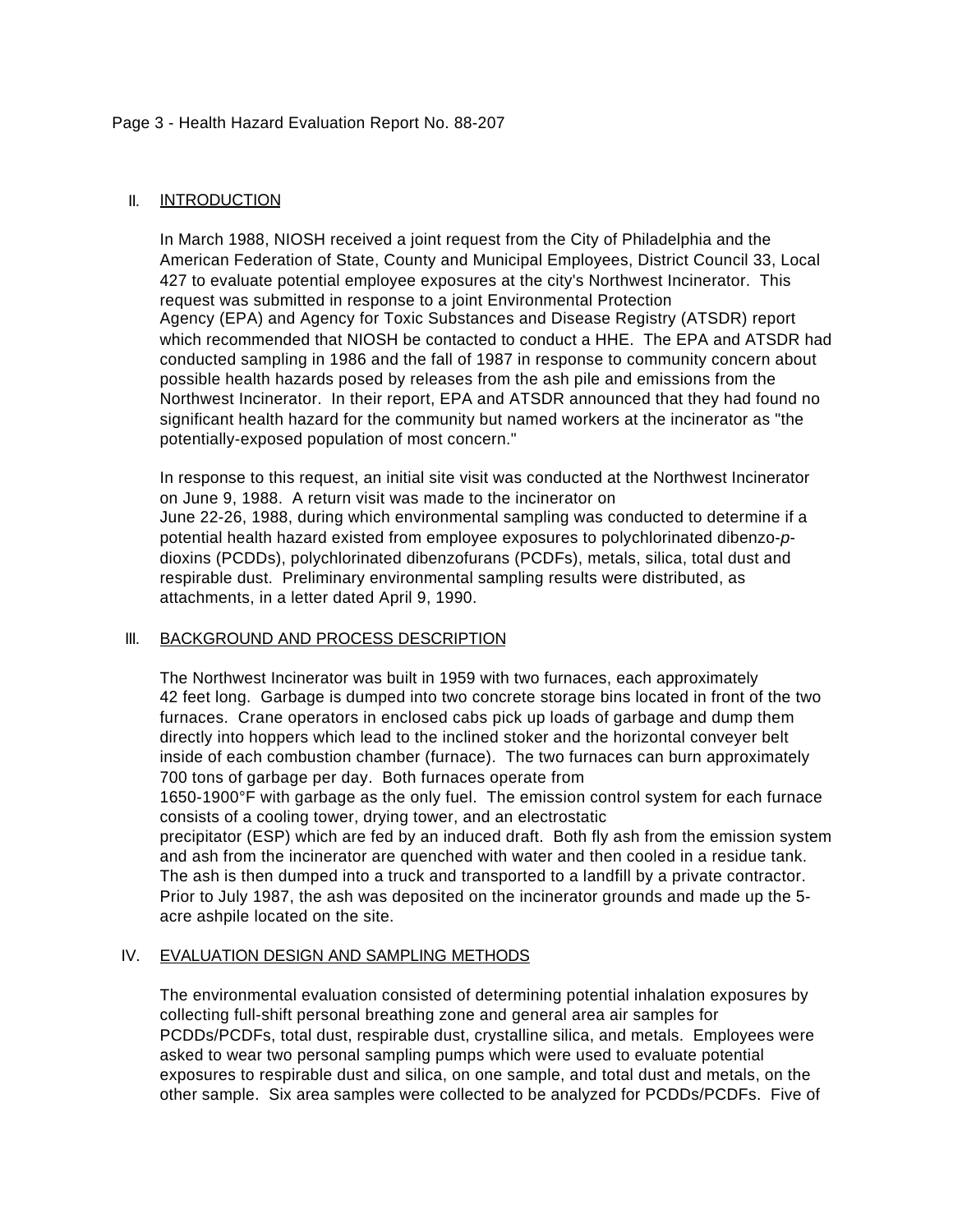these area samples were collected side-by-side with the two samples using the same sampling technique as the employee personal breathing zone samples. The sixth PCDD/PCDF sample was collected as an area sample outside an incinerator door during the slagging (cleaning) operation. Other samples were collected in various areas for respirable silica, metals, and total and respirable dust. Also, to determine the potential for dermal exposure to PCDDs/PCDFs and metals, a number of wipe samples were obtained from various working surfaces.

## A. PCDDs and PCDFs

1. Air Samples

The air sampling device for PCDD/PCDF compounds consists of two stages. The first stage is a 47 millimeter (mm) glass microfiber filter (EM 2000, 0.3 micrometer) for collecting particulates. The second stage, a glass cartridge containing eight grams of 140°C activated 30/70 mesh silica gel adsorbent, is used to collect vapors. The silica gel cartridge is spiked with 2,3,7,8-tetrachlorodibenzo-p-dioxin-<sup>13</sup>C<sub>12</sub> (TCDD) and 2,3,7,8-tetrachlorodibenzofuran-<sup>13</sup>C<sub>12</sub> before sampling for quantification and to account for any retention losses during sampling. The glass cartridge containing the spiked silica gel absorbent is sealed in a rugged Teflon® housing with fluorelastomer Viton® "O" rings.

For sample collection, the sampler is placed in a vertical position and attached via Tygon tubing to a 20 liter per minute (lpm) rotary vane vacuum pump. Flow rates are regulated using precision control valves and appropriate flow measurement devices.

2. Surface Wipe Samples

A wet-wipe protocol was used to assess the surface concentrations of PCDDs/PCDFs. The surface wipe samples were collected using 3" x 3" Soxhlet-extracted cotton gauze pads which had been wetted with 8 milliliters (ml) of pesticide-grade hexane. The sampling procedure consisted of marking the boundaries of a 0.25  $m^2$  area on the desired surface and wiping this area with the gauze pad. The sample pad was held with a gloved hand; a fresh non-linear polyethylene, unplasticized glove was used for each sample. The surface was wiped in two directions (the second direction was at a 90° angle to the first direction). Each gauze pad was used to wipe only one area. The gauze pad sample was then placed in a glass sample container equipped with a Teflon-lined lid. To attain an acceptable detection limit, each PCDD/PCDF wipe sample consisted of a composite of four 0.25  $m^2$  wipe samples, for a total area

of 1.0  $m^2$ . Therefore, four gauze pads were placed in each container. The wipe samples are extracted with toluene for 16 hours using a Soxhlet apparatus to dissolve the PCDD and PCDF from the samples. The resulting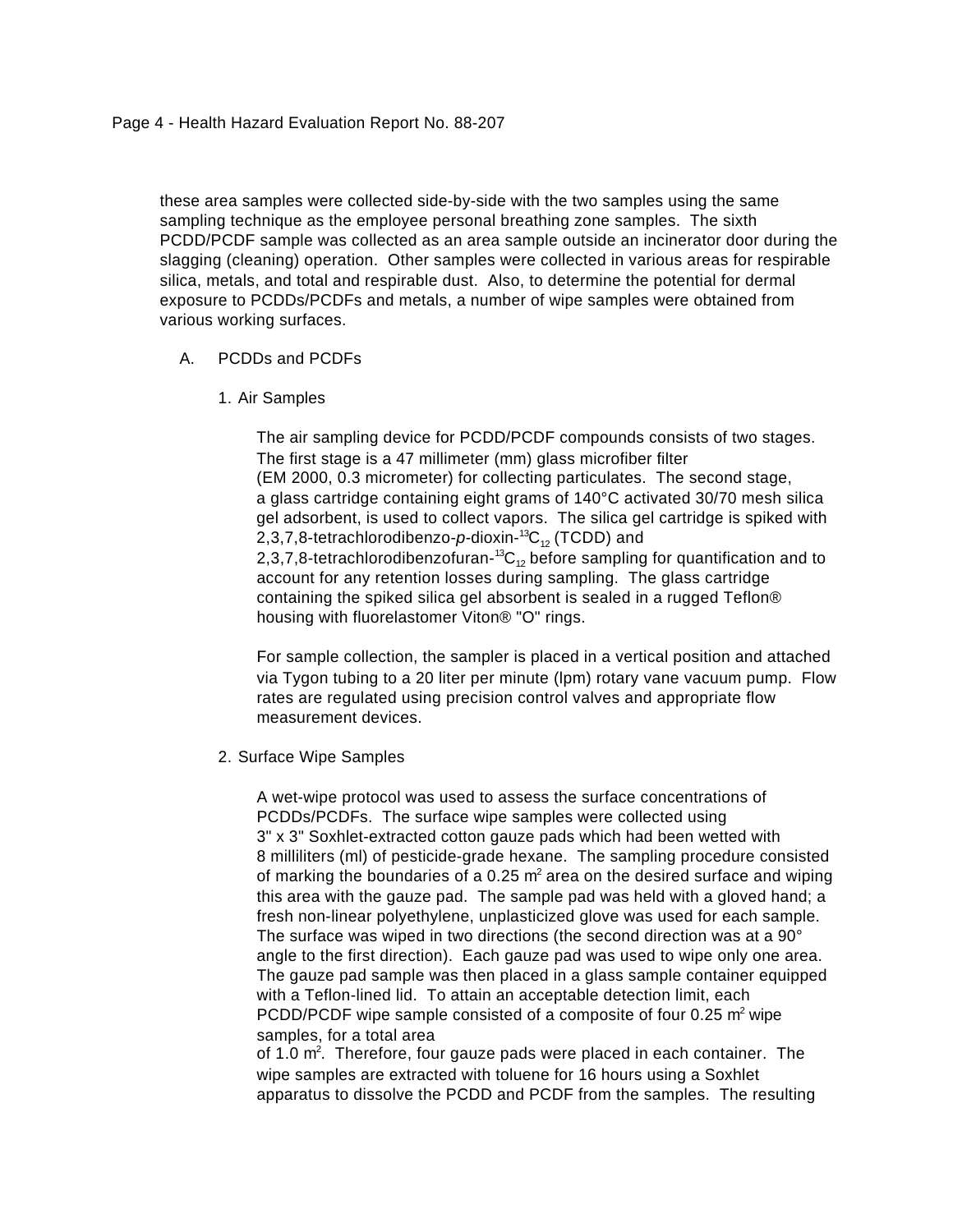toluene solution is concentrated to near dryness on a rotary evaporator. An extensive purification process is then used to prepare the samples for analysis.

The air and surface samples are analyzed by a gas chromatograph/mass spectrometer equipped with a DB-5 (screening) column and by DB-17 and SP 2331 columns in tandem (for isomer confirmation). Selected <sup>13</sup>C and <sup>37</sup>Cl labeled PCDD and PCDF isomers are included as internal standards and recovery (surrogate) standards.

Analyses are performed to measure total tetra-, penta-, hexa-, hepta-, and octachlorinated dibenzofurans; total tetra-, penta-, hexa-, hepta-, and octachlorinated dibenzodioxins; and specific PCDD and PCDF isomers containing chlorine substitution in the 2, 3, 7, and 8 positions. The analytical limits of detection were variable and ranged between 0.001 and 0.468 nanograms per sample.

B. Respirable Particulate and Silica

The respirable particulate and silica samples were collected on tared 37 mm, 5 micrometer (µm) PVC membrane filters mounted in 10 mm nylon Dorr-Oliver cyclones. The samples were attached via flexible Tygon tubing to personal sampling pumps calibrated to draw air through the filter at a flow rate of 1.7 lpm. High-volume air samples were also collected on PVC filters, with a stainless steel cyclone, using a Gast sampling pump operated at a flow rate of 9 lpm. These samples were collected to provide a reference for the analysis of the silica content. The samples were analyzed for total weight by gravimetric analysis according to NIOSH Method  $0500<sup>(1)</sup>$  with two modifications. The filters were stored in an environmentally controlled room to reduce the stabilization time between tare weighings to 5-10 minutes, and the filters and backup pads were not vacuum desiccated. The instrumental precision of the weighings was 0.01 mg.

After analysis for total weight, the samples were then analyzed for silica (quartz and cristobalite) using x-ray diffraction. NIOSH Method 7500 was used with the following modifications: 1) filters were dissolved in tetrahydrofuran rather than being ashed in a furnace; and 2) standards and samples were run concurrently and an external calibration curve was prepared from the integrated intensities rather than using the suggested normalization procedure.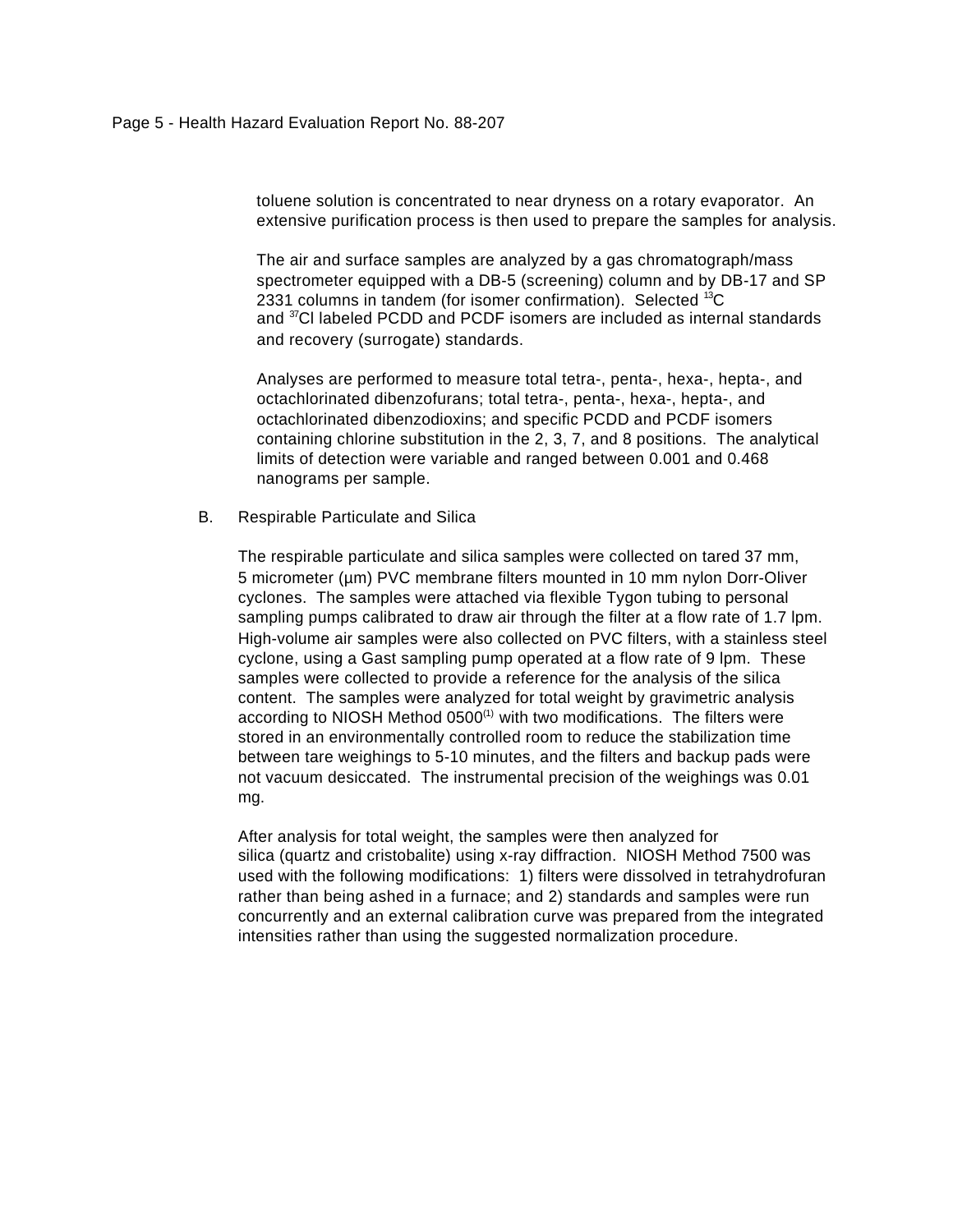- C. Total Particulate and Metals
	- 1. Air Samples

These samples were collected using the same method as the respirable samples with one modification. The nylon cyclone, which separates respirable particulates from the total fraction, was not used in the sample train. These samples were then analyzed for total weight using the same method. High-volume air samples were also collected, without the use of the stainless steel cyclone, to provide a reference during the analysis for metal content.

After the total weight was determined, the samples were analyzed for metals using NIOSH Method 7300. Samples were diluted to 25 ml after digestion. A Thermo Jarrell Ash ICAP 61 simultaneous scanning inductively coupled plasma emission spectrometer controlled by an IBM Personal Computer-AT was used for all measurements. The analytical limits of detection (LOD) for this method are listed below:

| Analyte    | LOD<br>(:g/filter) | Analyte     | LOD<br>(:g/filter) |
|------------|--------------------|-------------|--------------------|
| Aluminum   | 10                 | Lead        | 2                  |
| Arsenic    | 5                  | Phosphorous | 10                 |
| Barium     | $\mathbf{1}$       | Platinum    | 10                 |
| Beryllium  | 1                  | Selenium    | 10                 |
| Calcium    | 5                  | Silver      | 2                  |
| Cadmium    | $\mathbf 1$        | Sodium      | 50                 |
| Cobalt     | $\mathbf{1}$       | Tin         | 10                 |
| Chromium   | 1                  | Tellurium   | 10                 |
| Copper     | $\mathbf{1}$       | Thallium    | 10                 |
| Iron       | $\mathbf{1}$       | Titanium    | 10                 |
| Lithium    | 5                  | Tungsten    | 10                 |
| Magnesium  | 1                  | Vanadium    | 1                  |
| Manganese  | $\mathbf{1}$       | Yttrium     | 1                  |
| Molybdenum | $\mathbf{1}$       | Zinc        | 1                  |
| Nickel     | 1                  | Zirconium   | 10                 |

**LIMITS OF DETECTION (Micrograms per Filter)**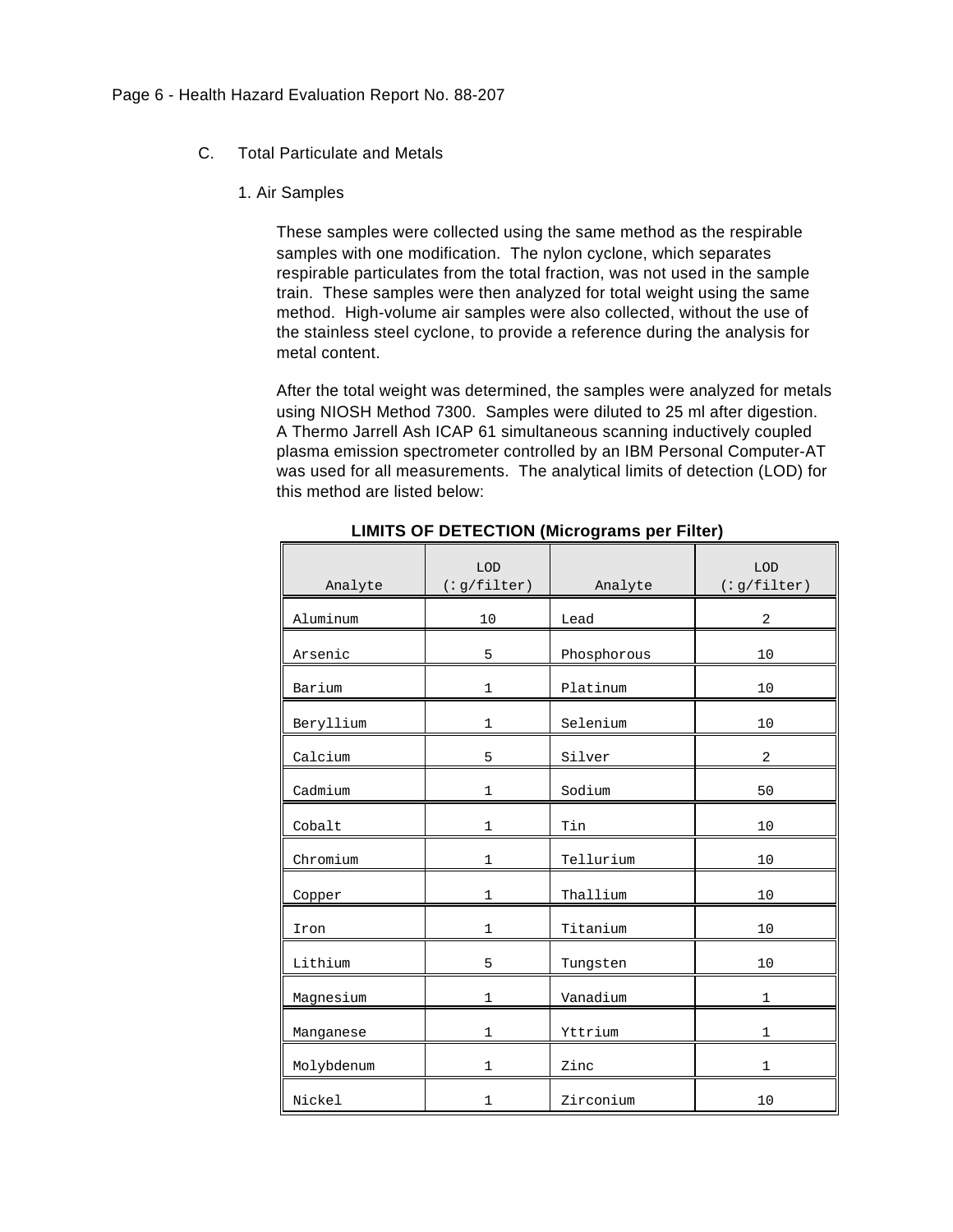## 2. Wipe Samples

Wet-wipe samples were collected to detect the presence of metals on surfaces using gauze saturated with deionized water. Surfaces were wiped down and the gauze pads were then placed in glass sample containers. These samples were then analyzed using the same methods as used for the air samples. The analytical LODs were the same as above.

### V. EVALUATION CRITERIA

As a guide to the evaluation of the hazards posed by workplace exposures, NIOSH field staff employ environmental evaluation criteria for the assessment of a number of chemical and physical agents. These criteria are intended to suggest levels of exposure to which most workers may be exposed up to 10 hours per day, 40 hours per week for a working lifetime without experiencing adverse health effects. It is, however, important to note that not all workers will be protected from adverse health effects even though their exposures are maintained below these levels. A small percentage may experience adverse health effects because of individual susceptibility, a pre-existing medical condition, and/or a hypersensitivity (allergy). In addition, some hazardous substances may act in combination with other workplace exposures, the general environment, or with medications or personal habits of the worker to produce health effects even if the occupational exposures are controlled at the level set by the criterion. These combined effects are often not considered in the evaluation criteria. Also, some substances are absorbed by direct contact with the skin and mucous membranes, and thus potentially increase the overall exposure. Finally, evaluation criteria may change over the years as new information on the toxic effects of an agent become available.

The primary sources of environmental evaluation criteria for the workplace are: 1) NIOSH Recommended Exposure Limits (RELs), $(2)$  2) the American Conference of Governmental Industrial Hygienists' (ACGIH) Threshold Limit Values (TLVs)<sup>(3)</sup>, and 3) the U.S. Department of Labor, Occupational Safety and Health Administration (OSHA) Permissible Exposure Limits (PELs).<sup>(4)</sup> The OSHA PELs may be required to take into account the feasibility of controlling exposures in various industries where the agents are used; the NIOSH RELs, by contrast, are based primarily on concerns relating to the prevention of occupational disease. In evaluating the exposure levels and the recommendations for reducing these levels found in this report, it should be noted that the most stringent standard was used; however, industry is legally required to meet those levels specified by the OSHA standard.

A time-weighted average (TWA) exposure refers to the average airborne concentration of a substance during a normal 8- to 10-hour workday. Some substances have recommended short-term exposure limits (STEL) or ceiling values which are intended to supplement the TWA where there are recognized toxic effects from high short-term exposures.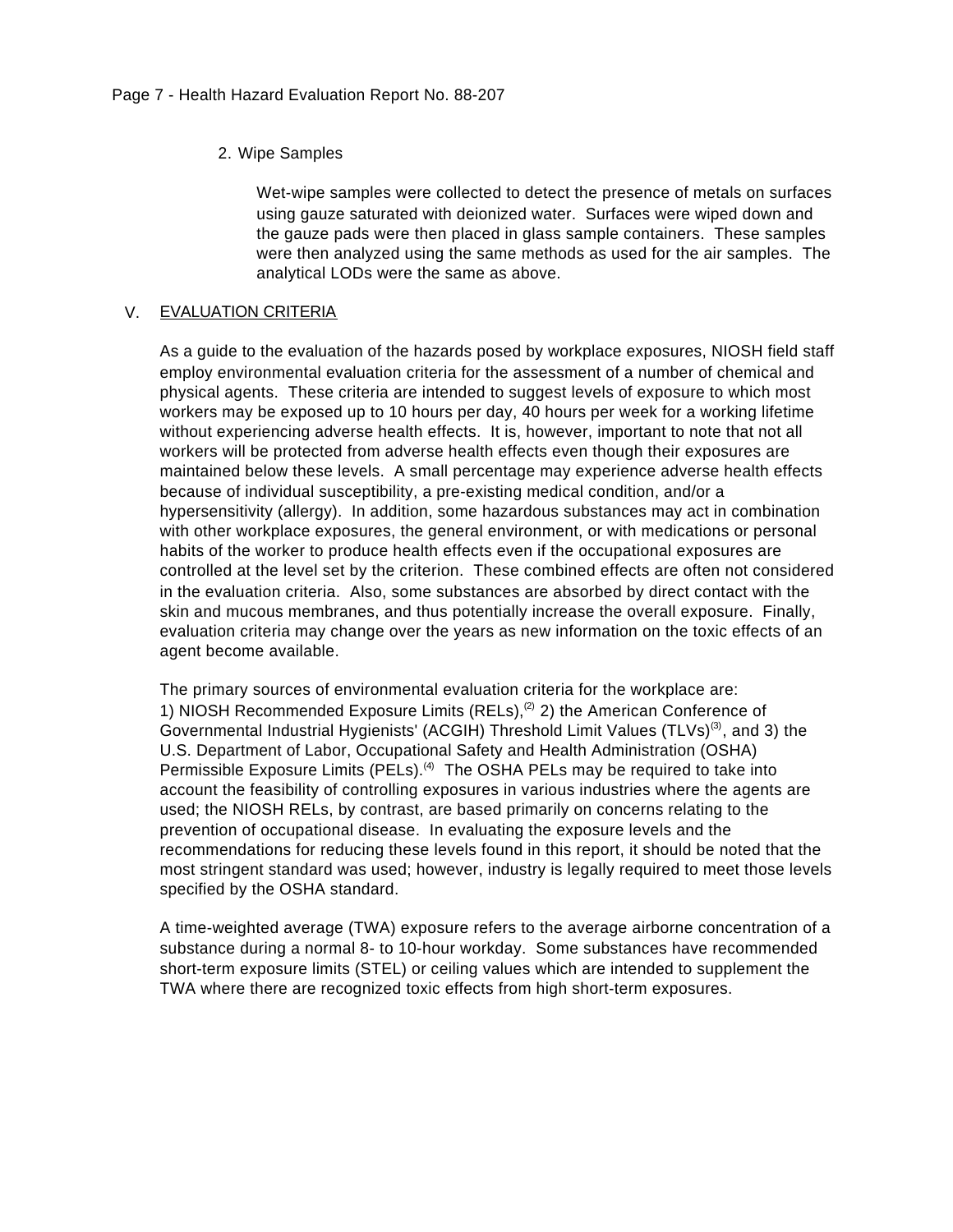## A. PCDDs/PCDFs

PCDDs and PCDFs are two series of tricyclic aromatic compounds. The number of chlorine atoms can vary between 1 and 8 (mono- through octa-chloro homologs), resulting in 75 PCDDs and 135 PCDF positional isomers.

The toxic effects of these compounds are associated with the number and specific placement of the chlorine atoms in the molecule. The tetra-, penta- and hexachlorinated isomer groups exhibit greater toxicity than the other chlorinated forms.<sup> $(5-7)$ </sup> PCDDs and PCDFs with chlorine at positions 2,3,7, and 8 are particularly toxic.(8-10) PCDDs and PCDFs are highly toxic in experimental animals when administered acutely, subchronically, or chronically.<sup>(10-18)</sup> Toxic effects include severe weight loss, liver necrosis and hypertrophy, skin lesions, immunosuppression, reproductive toxicity, teratogenesis and death. Of the 75 PCDD and 135 PCDF isomers, only 2,3,7,8-TCDD and a mixture of hexachlorinated dibenzo-*p*-dioxins with four of the six chlorines in positions 2,3,7, and 8 have been tested for carcinogenicity. Two independent studies of 2,3,7,8-TCDD showed significant increases in the incidence of liver and/or lung tumors in exposed rodents.<sup> $(18,19)$ </sup> A mixture of two 2,3,7,8-substituted hexachlorinated dibenzodioxins was found to produce an increased incidence of liver tumors or neoplastic nodules in exposed rats and mice.<sup> $(20)$ </sup> Exposure to PCDD can cause chloracne and liver toxicity in humans.<sup> $(16,21)$ </sup> There is suggestive evidence of an association between increased incidence of cancer in people exposed to PCB containing substantial amounts of  $PCDF^{(22,23)}$  and in people exposed to phenoxyacetic herbicides contaminated with PCDD, including  $\text{TCDD}$ ,  $(24,25)$  Due to the inadequately defined study populations and the influences of mixed exposures, definite causal relationships between exposure and carcinogenic effects in humans remain unclear.

NIOSH recommends that 2,3,7,8-TCDD be regarded as a potential occupational carcinogen, that occupational exposure to 2,3,7,8-TCDD be controlled to the lowest feasible level, and that decontamination measures be used for 2,3,7,8-TCDD-contaminated work environments. This recommendation is based on a number of reliable studies demonstrating carcinogenicity in rats and mice.<sup>(16)</sup>

Air and surface guideline criteria for PCDDs/PCDFs are expressed as 2,3,7,8-TCDD equivalents. 2,3,7,8-TCDD equivalents are defined as the concentration of 2,3,7,8-TCDD which, by itself, would exhibit the same biological potency as the mixture of structurally-related compounds, PCDDs and PCDFs, actually present in a sample. The structurally-related PCDDs and PCDFs that are considered in the calculation of 2,3,7,8-TCDD equivalents include the tetra- through octachloro homologs and  $2,3,7,8$ -substituted isomers.<sup>(26)</sup>

This procedure, initially developed by the New York State Department of Health, estimates the amount of 2,3,7,8-TCDD that would have to be present to exhibit a similar toxicity as the measured amounts of all of the other PCDDs and PCDFs. The procedure assumes certain weighting factors (ratios of toxicities) between 2,3,7,8-TCDD and the other PCDDs and PCDFs. $(27)$  The weighting factors (called toxicity equivalency factors [TEFs] by EPA) were those proposed in 1987 by the EPA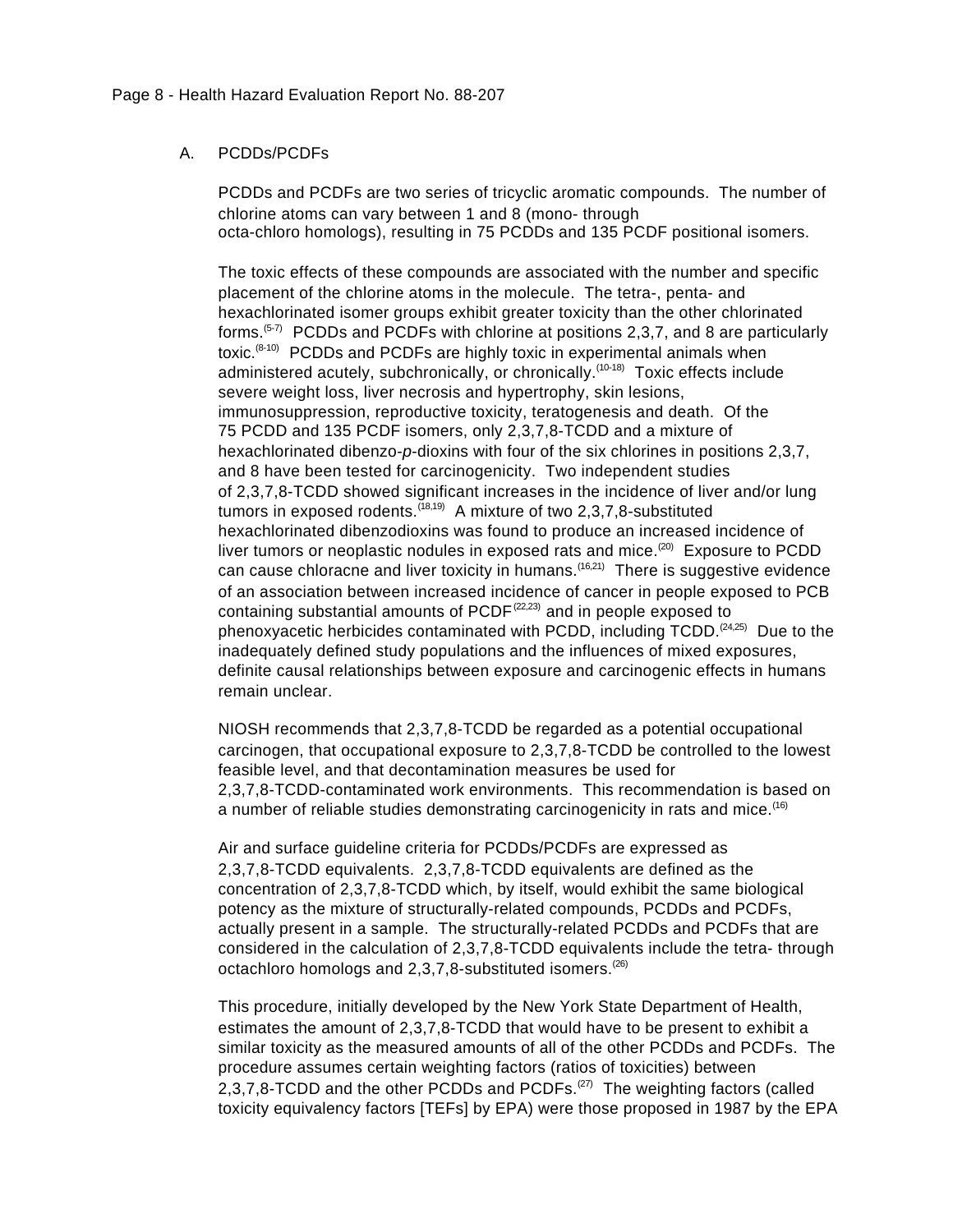(Interim Procedures for Estimating Risks Associated with Exposures to Mixtures of Dibenzo-p-Dioxins and Dibenzofurans [CDDs and CDFs], Risk Assessment Forum, EPA 625/3-87/012, 1987). In a 1989 update to this document, the EPA adopted the International TEFs. Both the 1987 EPA

and 1989 International TEFs are listed below:

| Compound                | EPA-TEFs/87 | $I-TEFs/89$ |
|-------------------------|-------------|-------------|
| Mono-, Di-, and TriCDDs | $\mathsf 0$ | $\mathsf 0$ |
| $2, 3, 7, 8-$ TCDD      | 1           | 1           |
| Other TCDDs             | 0.01        | $\mathsf 0$ |
| 2, 3, 7, 8-PeCDD        | $0.5$       | $0.5$       |
| Other PeCDDs            | 0.005       | 0           |
| $2, 3, 7, 8-HxCDDs$     | 0.04        | $0.1\,$     |
| Other HxCDDs            | 0.0004      | 0           |
| 2, 3, 7, 8-HpCDDs       | 0.001       | 0.01        |
| Other HpCDDs            | 0.00001     | 0           |
| <b>OCDD</b>             | $\mathsf 0$ | 0.001       |
| Mono-, Di-, and TriCDFs | 0           | 0           |
| $2, 3, 7, 8-TCDF$       | $0.1\,$     | $0.1$       |
| Other TCDFs             | 0.001       | $\mathbf 0$ |
| 1, 2, 3, 7, 8-PeCDF     | $0.1\,$     | 0.05        |
| 2, 3, 4, 7, 8-PeCDF     | $0.1\,$     | 0.5         |
| Other PeCDFs            | 0.001       | 0           |
| 2, 3, 7, 8-HxCDFs       | 0.01        | $0.1\,$     |
| Other HxCDFs            | 0.0001      | 0           |
| 2, 3, 7, 8-HpCDFs       | 0.001       | 0.01        |
| Other HpCDFs            | 0.00001     | $\mathsf 0$ |
| OCDF                    | $\mathsf 0$ | 0.001       |

### **TOXICITY EQUIVALENCY FACTORS**

The concentrations of the PCDD and PCDF compounds are converted to TCDD equivalents by multiplying measured values by the appropriate factor. The TCDD equivalents are then summed and compared to the guideline value.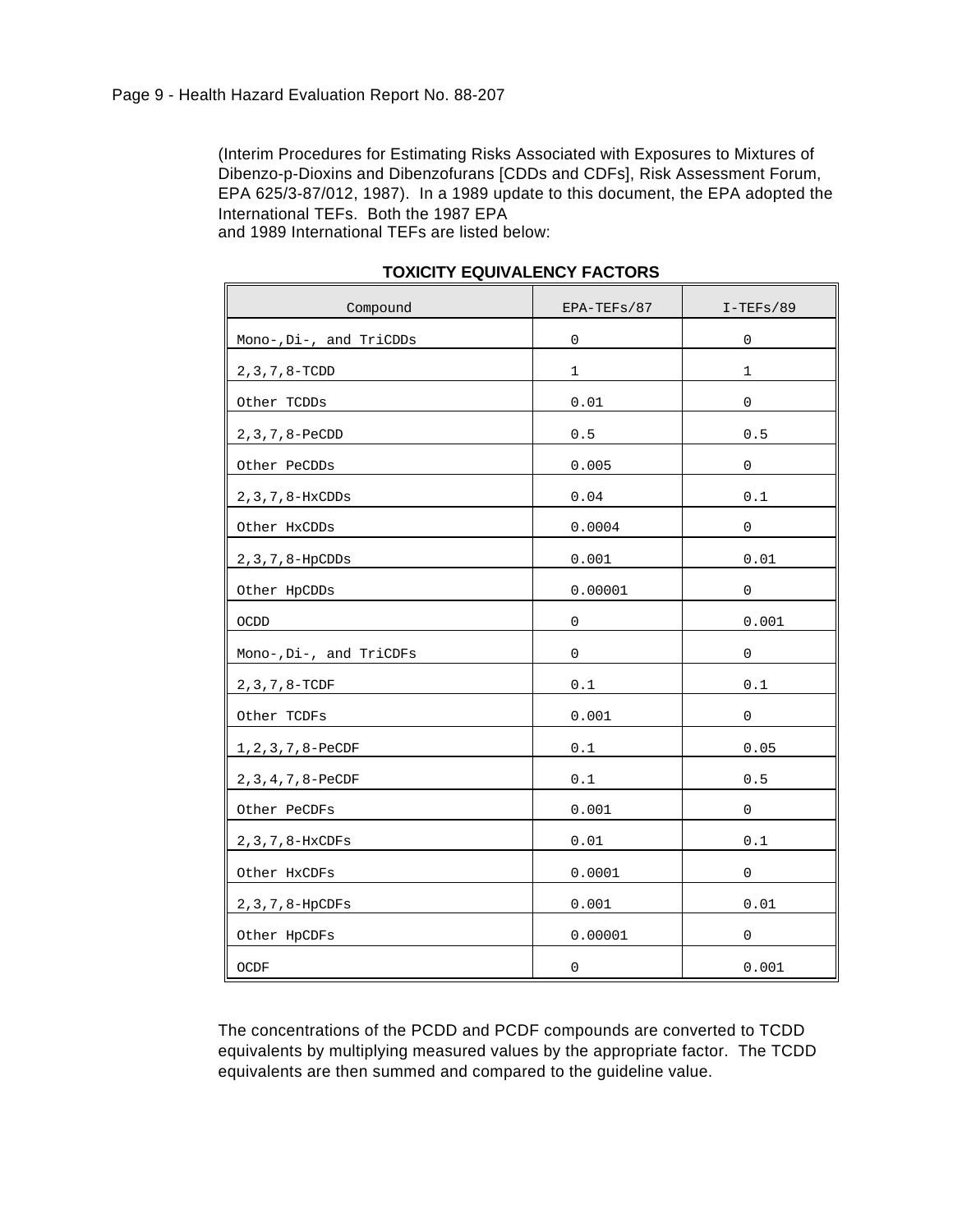The dioxin subcommittee of the National Research Council (NRC) released a report on acceptable levels of dioxin contamination in office buildings following transformer fires.<sup>(28)</sup> The exposure guidelines adopted by the subcommittee were 10 pg/m<sup>3</sup> for air and 25 ng/m<sup>2</sup> for surfaces expressed as 2,3,7,8-TCDD equivalents calculated using the 1987 EPA TEFs. Reported lifetime cancer risk estimates were 9 x 10<sup>-8</sup> to 2  $x$  10 $4$  at the recommended guideline. Risks correspond to a single source contamination, either air or surface. Risks and exposures for simultaneous exposure are additive. For example, risks apply for exposure to 10 pg/m $3$  of air only, 25 ng/m<sup>2</sup> of surface only, or 5 pg/m $^3$  of air plus 12.5 ng/m<sup>2</sup> of surface. Simultaneous exposure at 10 pg/m<sup>3</sup> of air and 25 ng/m<sup>2</sup> of surface implies risks twice as large as given values.

B. Substance-Specific Evaluation Criteria and Health Effects Summary

A list of the remaining contaminants evaluated in this survey is presented in Table I, along with a brief summary of their primary health effects. For trace metals, only those elements which have the greatest toxicological significance are included in the table. The evaluation criteria for these contaminants are included in Tables III and V.

## VI. RESULTS AND DISCUSSION

Five surface wipe samples (Table II) were collected for tetra- through octa-chlorinated PCDD and PCDF homologs and the 2,3,7,8-tetra isomers. The calculated concentrations of TCDD-equivalents using the 1987 EPA TEFs ranged from less

than 0.001 to 28.2 ng/m<sup>2</sup>, with one of the samples above the NRC guideline of 25 ng/m<sup>2</sup>. These concentrations ranged from less than 0.001 to 47.0 ng/m<sup>2</sup> when calculated using the 1989 International TEFs. These samples were collected from the main office, lunchroom, change room, incinerator floor and hotel room. The sample that was at the NRC guideline was collected from the center of the incinerator building floor, an area with the highest probability of PCDD/PCDF contamination. A background sample (less than 0.001 ng/m<sup>2</sup>) was also collected from the investigator's hotel. The remaining samples were collected from areas where PCDD/PCDF contamination should not be present if proper control measures were taken. The results for these samples indicated that PCDDs/PCDFs were being transported to the office, lunchroom, and change room via air or on the clothes and shoes of employees. Presence of PCDD/PCDF contamination on a table top in the lunchroom indicates that there may have been a potential for ingestion of contaminants.

Six general area air samples (Table II) were collected for tetra- through octa-chlorinated PCDD and PCDF homologs and the 2,3,7,8-tetra isomers. The collection of personal samples was impracticle due to the size of the sampling media. The calculated concentrations of TCDD-equivalents ranged from 0.01 to 12.8 pg/m<sup>3</sup> using the 1987 EPA TEFs and less than 0.001 to 24.2  $pg/m<sup>3</sup>$  using the 1989 International TEFs. The sample with the highest concentration (12.8 pg/m<sup>3</sup>) was collected during furnace cleaning from outside an open incinerator door. This sample was collected over the entire shift (8 hrs) and was above the NRC guideline of 10.0 pg/m<sup>3</sup>. However, employees performing this function were wearing airline respirators during the time that this sample was collected. Another sample, collected from the Southside ashpile, had a concentration of 2.3 pg/m<sup>3</sup>. The remaining samples had concentrations below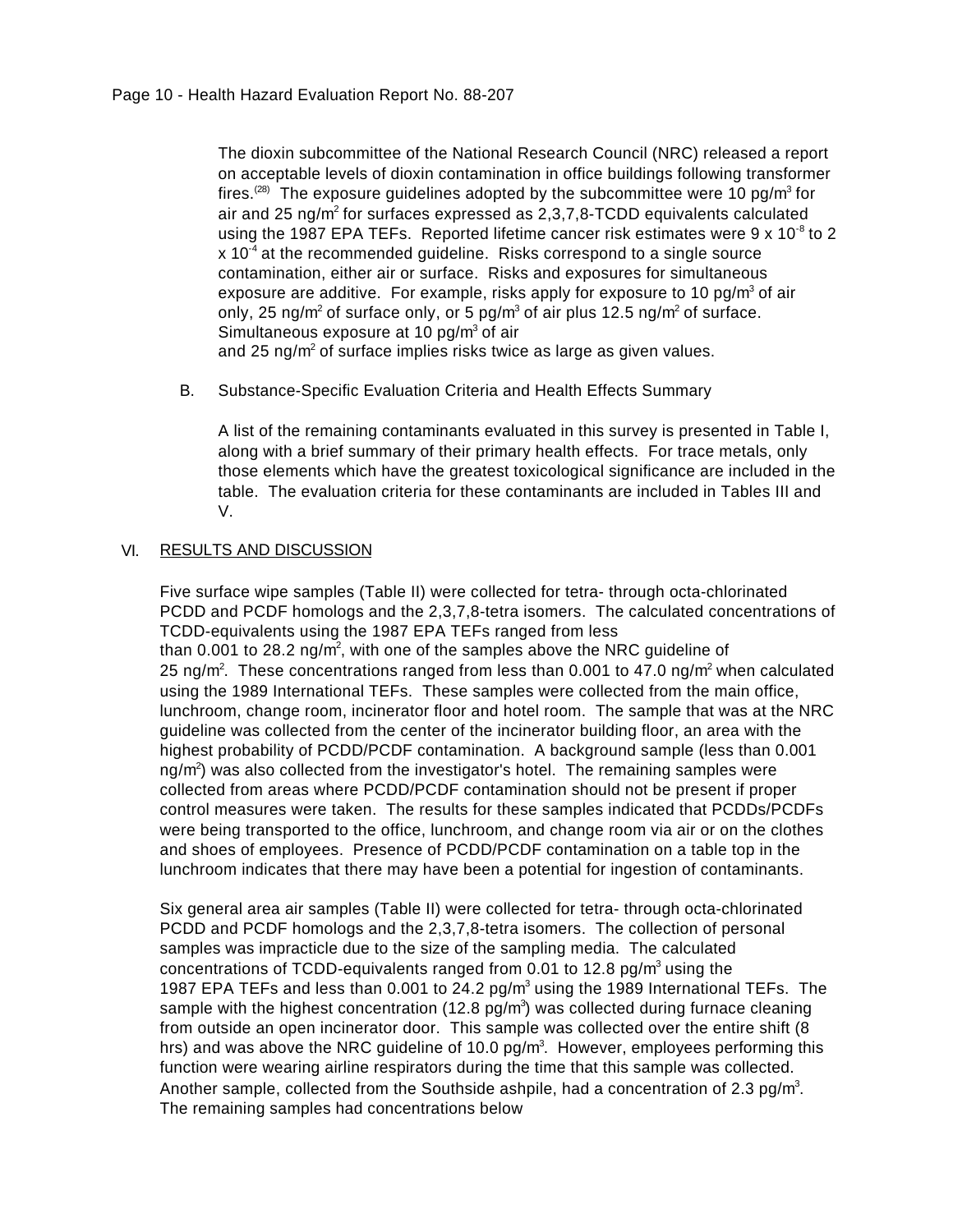0.2 pg/ $m<sup>3</sup>$ , which included samples collected from the center of the incinerator area (0.2 pg/m<sup>3</sup>), the Northside ashpile (0.01 pg/m<sup>3</sup>), and the East Central Incinerator (0.01 pg/m<sup>3</sup>). The ambient concentration was determined to be 0.01 pg/m<sup>3</sup> from a sample collected in a Chestnut Hill residential yard. Although all of the above samples had detectable levels of PCDDs/PCDFs, expressed as TCDD-equivalents, no 2,3,7,8-TCDD was detected on any of these airborne samples.

The results of the environmental sampling for respirable dust and silica are presented in Table III. The airborne concentrations of respirable dust (15 personal breathing zone and 12 general area) ranged from 0.01 to 0.72 mg/m<sup>3</sup> with a mean concentration of 0.17 mg/m<sup>3</sup>. The 15 personal samples ranged from 0.02 to 0.72 mg/m<sup>3</sup>, while the 12 general area samples ranged from 0.01 to 0.18 mg/m<sup>3</sup>. The three highest personal airborne concentrations occurred during duct cleaning (0.63 mg/m<sup>3</sup>), furnace slagging (0.71 mg/m $^3$ ), and cooling tower washing (0.72 mg/m $^3$ ). These are tasks that employees perform as part of the weekly general maintenance. All the samples were below the OSHA PEL for respirable dust; however, the use of the evaluation criteria for the respirable dust and total dust, as discussed later, may not be entirely appropriate, because potential exposure to these dusts also involves potential exposure to PCDDs/PCDFs and metals. These air samples were also analyzed for respirable silica content; however, only two of the samples had trace levels detected. These trace levels were somewhere between the analytical LOD and limit of quantitation which corresponded to air concentrations ranging from approximately 0.018-0.036 mg/m<sup>3</sup>.

Table IV presents the results of the surface wipe samples for metals. These results indicate either that metals were present in the air (at some point in time) at those locations or that metals are being transported (shoe and clothing surfaces, etc.) from one area to another. The results of these wipe samples indicated that the major constituents of the surface dust consisted of aluminum, calcium, iron, magnesium, phosphorous, sodium and zinc. The surfaces with the most metal present were the incinerator floor and the bulldozer hand controls. These samples had significantly higher amounts of all the metals identified. The samples taken from these surfaces also had small amounts of cadmium and chromium. The incinerator floor sample also had a significant amount of lead and detected the presence of arsenic. While the wipe samples collected from the office, lunchroom and change room revealed a consistent presence of metals in smaller amounts, the samples still indicate that metals are being transported on the surface of work clothes and shoes. These samples also indicate that ingestion of these metals can potentially occur.

The results for airborne metals, including total dust, are presented in Table V. A total of 27 samples were collected from the same employees and areas as sampled for the respirable dust. This included 15 personal breathing zone and 12 general area air samples. All the samples were weighed to obtain the total amount of particulate and then analyzed for metal content. The airborne concentrations of total dust ranged from 0.04 to 24.34 mg/m $3$ , which included one sample that was above the ACGIH TLV of 10 mg/m $^3$  and one sample that was above both the ACGIH TLV and the OSHA PEL of 15 mg/m<sup>3</sup>. The sample that was above both criteria was collected from a laborer, and the sample above the ACGIH TLV was collected from a worker during furnace slagging. Another total dust sample  $(9.4 \text{ mg/m}^3)$ , collected from a plant helper during the washing of a cooling tower, was near the TLV. None of the remaining samples had airborne concentrations greater than 3.3  $mg/m<sup>3</sup>$ .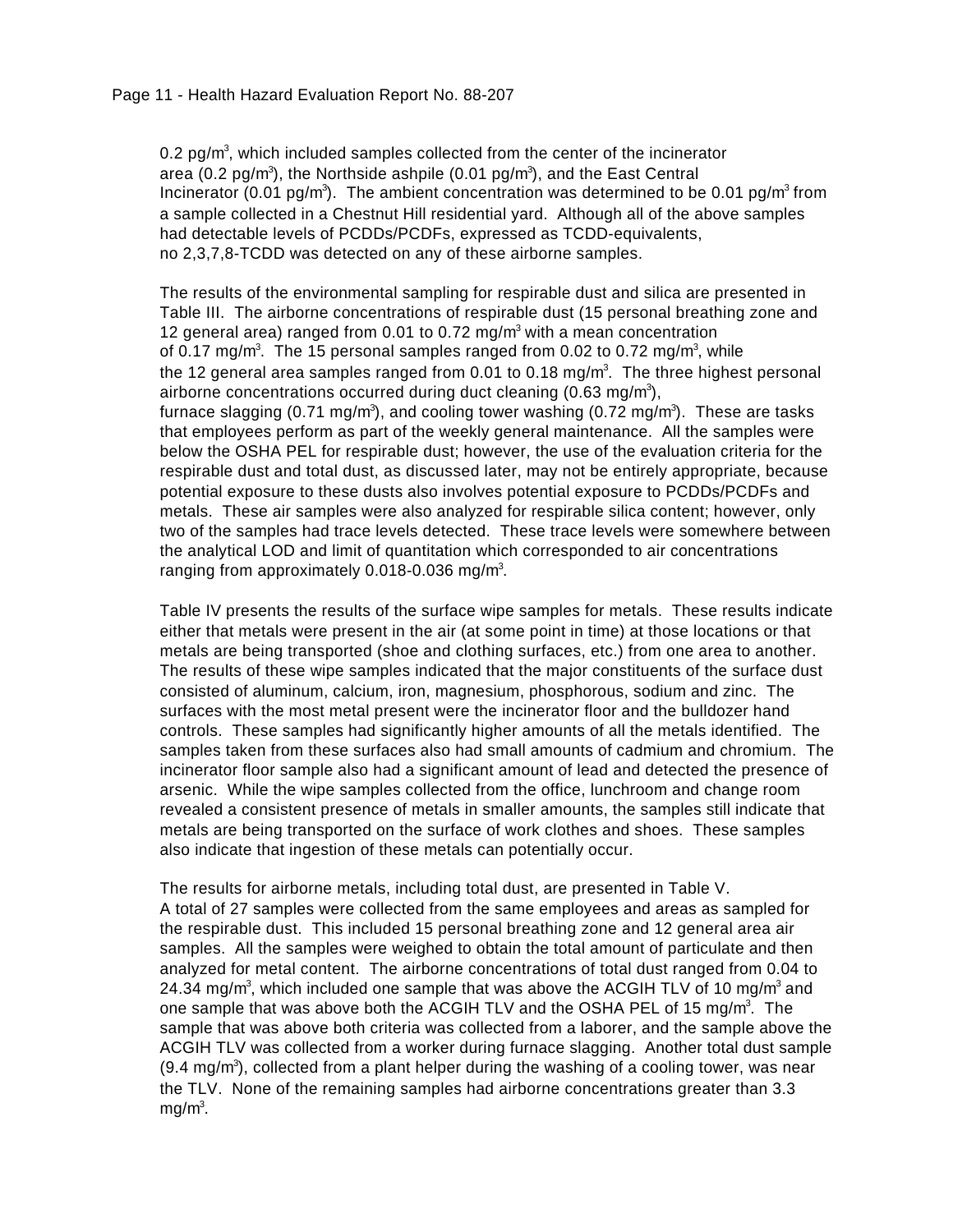Analysis of the samples for individual metals indicated that overexposure to both cadmium and lead occurred in one sample, while two other samples indicated overexposure to nickel. The sample which indicated overexposure to both cadmium and lead was collected from the same laborer whose exposure to total dust was

24.34 mg/m<sup>3</sup>. The metal analyses indicated that this laborer had exposures to cadmium of 0.021 mg/m<sup>3</sup> and lead of 0.49 mg/m<sup>3</sup>. The airborne concentration of cadmium was above the ACGIH TLV of 0.01 mg/m $3$  but below the OSHA PEL

of 0.2 mg/m<sup>3</sup>. NIOSH considers cadmium to be a potential human carcinogen and recommends that exposure be reduced to the lowest feasible concentration. The airborne concentration of lead for this sample was also above the OSHA PEL of 0.05 mg/m<sup>3</sup>. The samples which indicated overexposure to nickel were collected from another laborer (0.034 mg/m<sup>3</sup>) and an area on the northside ashpile (0.026 mg/m<sup>3</sup>). Both of these samples were above the NIOSH REL of 0.015 mg/m<sup>3</sup>, but below both the ACGIH TLV and OSHA PEL of 1.0 mg/m<sup>3</sup>. However, NIOSH also considers nickel to be a potential human carcinogen, and current reasoning suggests that exposures be reduced to the lowest feasible level. Furthermore, nickel is included in the 1991-1992 ACGIH Notice of Intended Changes, which proposes a limit of 0.05 mg/m<sup>3</sup> and lists nickel compounds as confirmed human carcinogens.

## VII. CONCLUSIONS

The environmental sampling data indicates that the potential exists for employee overexposure to both PCDDs/PCDFs and metals via inhalation and surface contact from the incinerator ash.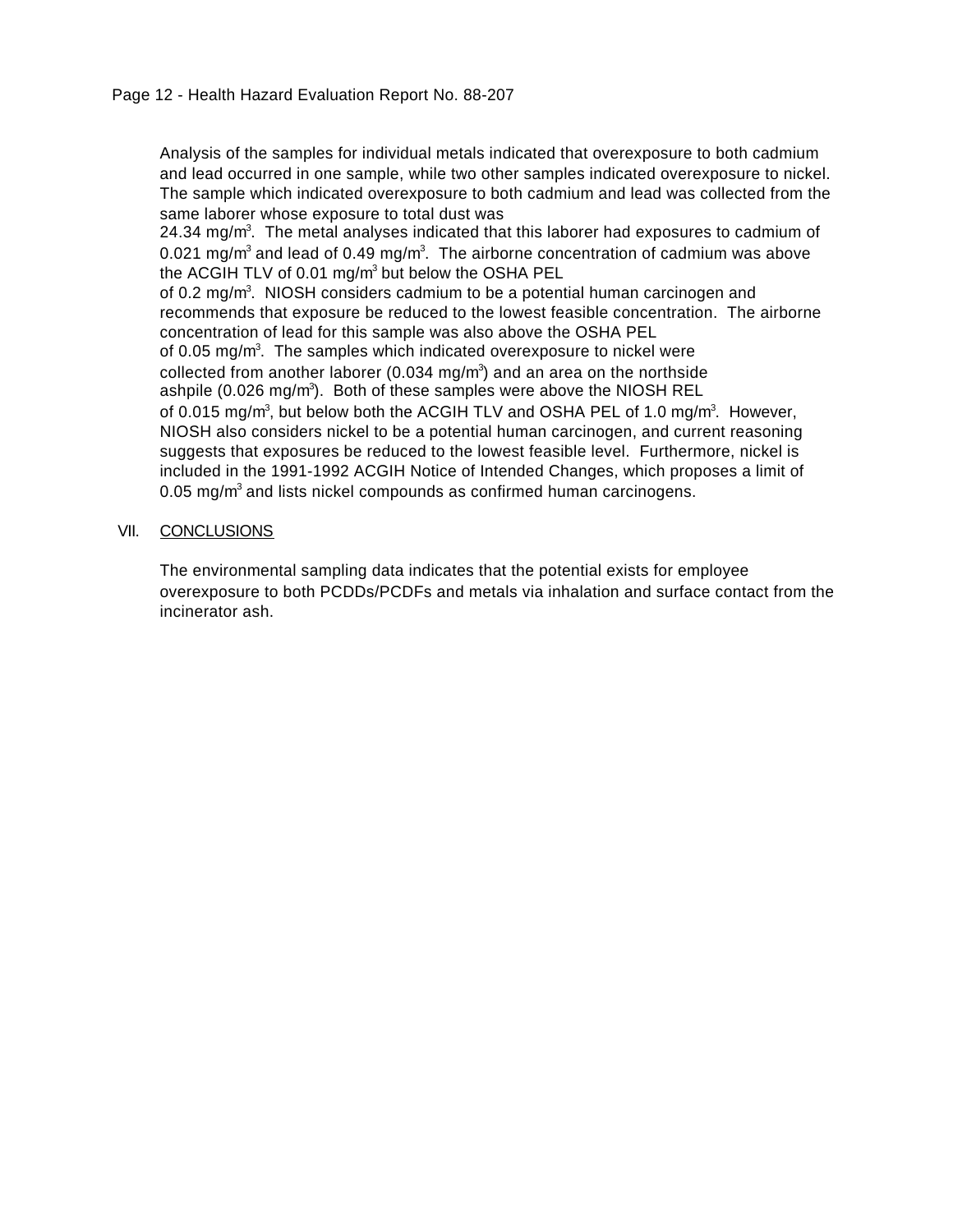#### VIII. RECOMMENDATIONS

- A. Due to the fact that the Northwest Incinerator ceased operations immediately following the NIOSH survey, traditional recommendations concerning engineering controls, work practices and the interim use of personal protective equipment will not be offered at this time. However, should the site be reopened for continued use or remediation, the following recommendations should be implemented:
	- 1. Remediation or reopening of the site should follow all requirements in the Resource Conservation and Recovery Act (RCRA) and the Comprehensive Environmental Response, Compensation, and Liability Act (CERCLA) to ensure that personnel entering the site will be adequately protected.
	- 2. Should a decision be made to reopen the facility, competent industrial hygiene and safety professionals should be utilized to help establish an adequate health and safety program at this facility. This program should include provisions for the interim use of personal protective equipment until permanent engineering and administrative controls can be implemented. This program should also address reducing dust exposures, as well as safety hazards observed during the NIOSH survey (electrical, confined spaces, walking and working surfaces).
- B. The primary purpose of occupational medical surveillance is to identify excessive exposure and work-related health effects. If excessive exposure is found, measures can be taken to reduce it. Similarly, if a work-related health effect is found, the exposure should be interrupted. Since the Northwest Incinerator is no longer in operation, these reasons for medical surveillance of its (former) workers no longer apply. If early detection of a work-related disease with a long latency (time from exposure to onset of illness) would result in some benefit to the affected individual, this would be a reason to maintain medical surveillance of former workers. But some of the conditions of concern (silicosis, chronic heavy metal toxicity) are "treated" primarily by eliminating exposure, and others (certain cancers) either are not readily detectable at an early stage or are not more successfully treated even if found before the occurrence of symptoms. Thus, we have no health-based recommendations for medical surveillance of former Northwest Incinerator workers. (It is possible that some type of medical surveillance would be appropriate for exposures related to their current jobs, but our investigation was limited to the Northwest Incinerator and provided no information upon which to make any such recommendations. It is also possible that there might be other, non-medical reasons for occupational health surveillance of former workers, such as documentation of health status for economic, legal, or personal planning purposes.)

Should the Northwest Incinerator resume operation, workers should have a medical surveillance program tailored to their exposures. Appropriate substance-specific NIOSH recommendations and OSHA standards regarding medical monitoring should be followed. In addition, NIOSH has published recommendations regarding medical evaluation of employees for fitness to use respirators: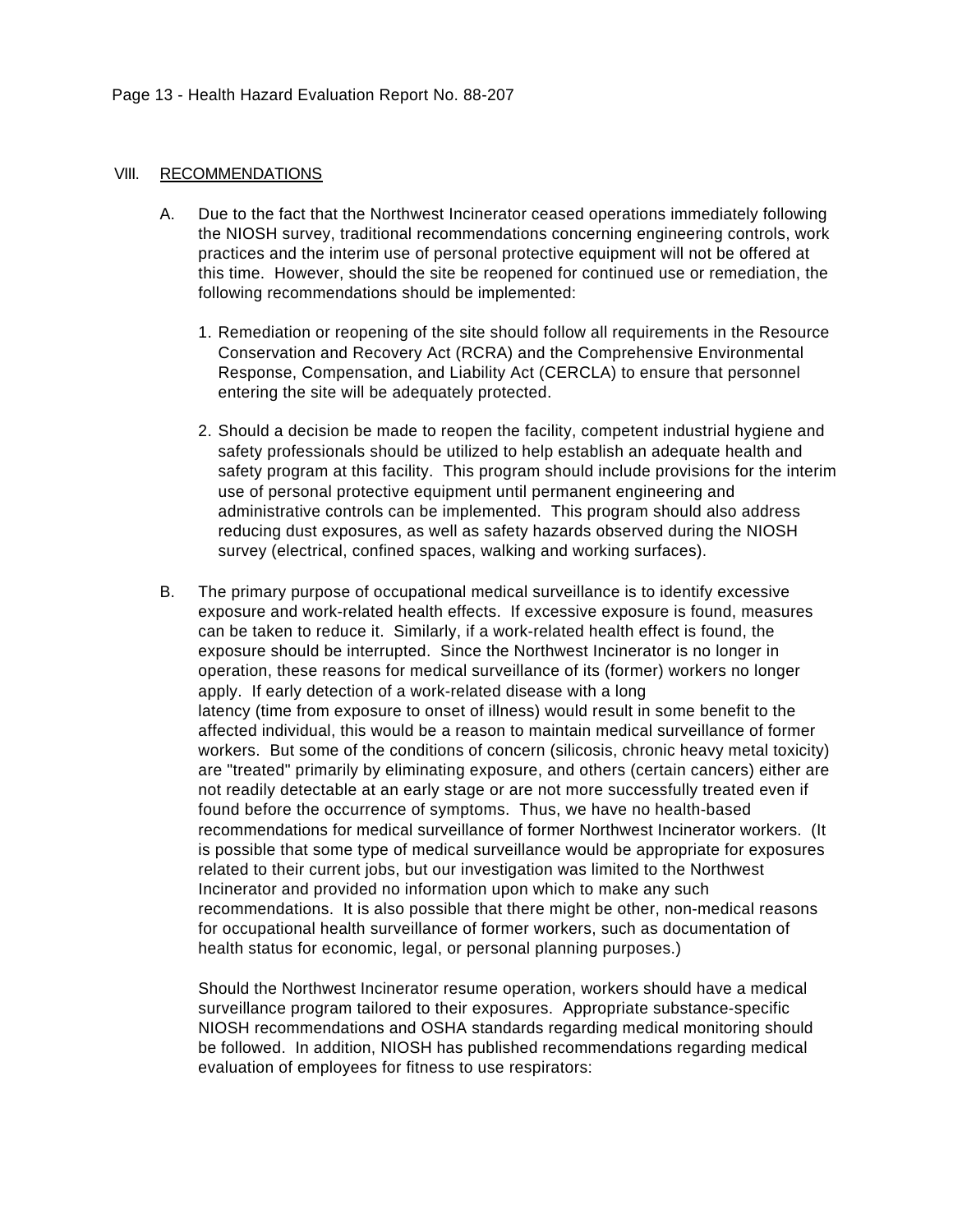National Institute for Occupational Safety and Health. NIOSH guide to industrial respiratory protection. Cincinnati, Ohio: National Institute for Occupational Safety and Health, 1987; DHHS (NIOSH) Publication No. 87-116. Appendix E. NIOSH Respirator Decision Logic, Pages 30-39.

## IX. REFERENCES

- 1. NIOSH [1984]. NIOSH manual of analytical methods. Vol. 3. Cincinnati, OH: National Institute for Occupational Safety and Health, DHHS (NIOSH) Publication No. 84-100.
- 2. CDC [1988]. NIOSH recommendations for occupational safety and health standards 1988. Centers for Disease Control. Morbidity and Mortality Weekly Report 37, S-7.
- 3. ACGIH [1992]. Threshold limit values and biological exposure indices for 1991-92. Cincinnati, OH: American Conference of Governmental Industrial Hygienists.
- 4. OSHA [1989]. OSHA safety and health standards. 29 CFR 1910.1000. Occupational Safety and Health Administration, revised.
- 5. Goldstein JA [1979]. The structure-activity relationships of halogenated biphenyls as enzyme inducers. Ann NY Acad Sci *320*:164-78.
- 6. Youshimura H, Youshihara S, Ozawa N, Miki M [1979]. Possible correlation between induction modes of hepatic enzymes by PCBs and their toxicity in rats. Ann NY Acad Sci *320*:179-92.
- 7. Poland A, Greenlee W, Kende AS [1979]. Studies on the mechanism of action of the chlorinated dibenzo-*p*-dioxins and related compounds. Ann NY Acad Sci *320*:214-30.
- 8. McConnell EE, Moore JA, Haseman JK, Harris MW [1978]. The comparative toxicity of chlorinated dibenzo-*p*-dioxins in mice and guinea pigs. Toxicity Appl Pharmacol *44*:335-56.
- 9. Nagayama J, Kuroki H, Masuda Y, Kuratsune M [1983]. A comparative study of polychlorinated dibenzofurans, polychlorinated biphenyls and 2,3,7,8-tetrachlorodibenzo-*p*-dioxin on aryl hydrocarbon hydroxylase inducing potency in rats. Arch Toxicol *53*:177-84.
- 10. Yoshihara S, Nagata K, Youshimura H, Kuroki H, Masuda Y [1981]. Inductive effect on hepatic enzymes and acute toxicity of individual polychlorinated dibenzofuran congeners in rats. Toxicol Appl Pharmacol *59*:580-8.
- 11. Moore JA, McConnell EE, Dalgard DW, Harris MW [1979]. Comparative toxicity of three halogenated dibenzofurans in guinea pigs, mice, and rhesus monkeys. Ann NY Acad Sci *320*:151-63.
- 12. Schwetz BA, Norris JM, Sparschu GL, et al. [1973]. Toxicology of chlorinated dibenzo-*p*-dioxins. Environ Health Perspect *5*:87-99.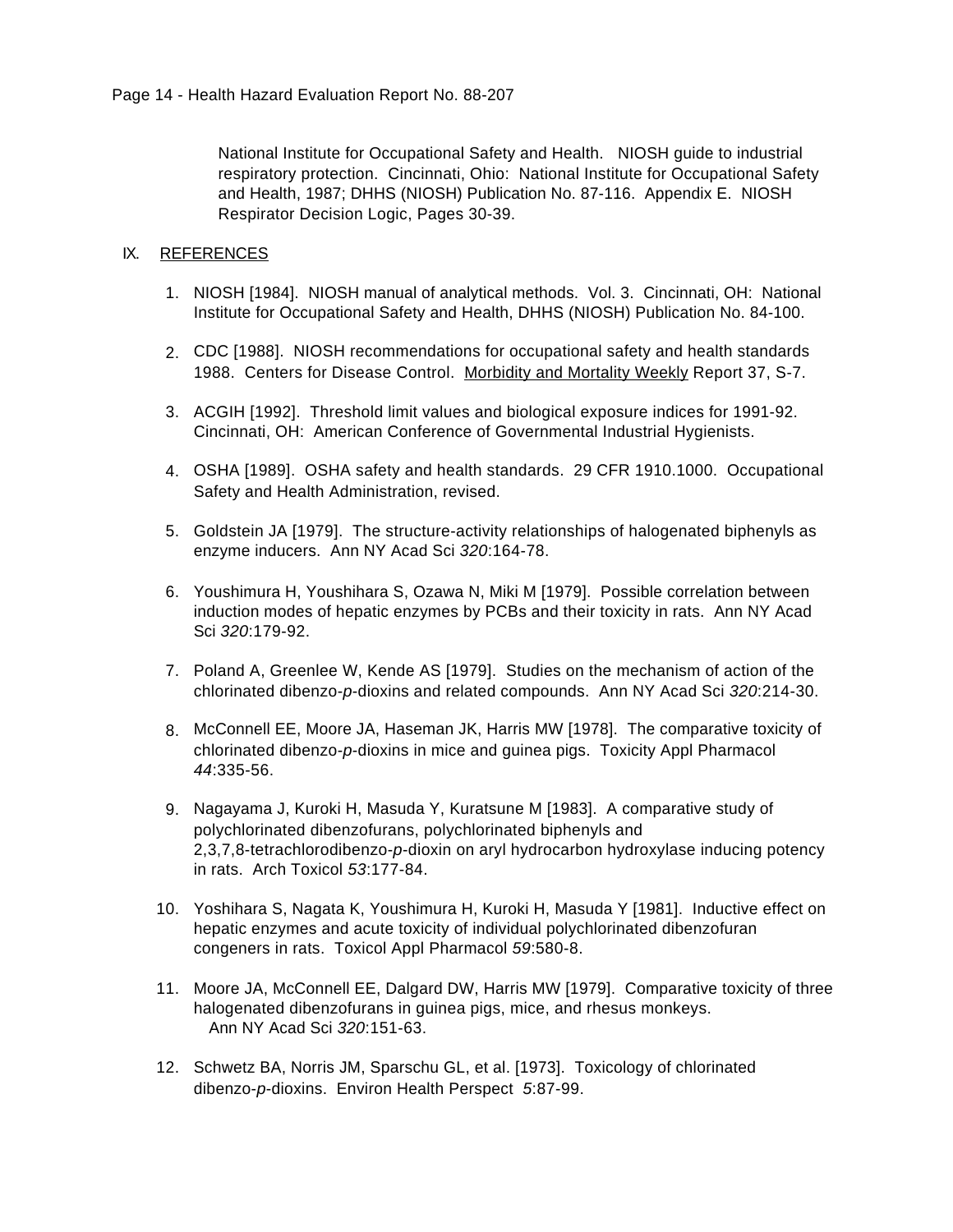- 13. McConnell EE, Moore JA, Dalgard DW [1978]. Toxicity of 2,3,7,8-tetrachloro-dibenzo-*p*-dioxin in rhesus monkeys (masaca mulatta) following a single oral dose. Toxicol Appl Pharmacol *43*:175-87.
- 14. Garthoff LH, Cerra FE, Marks EM [1981]. Blood chemistry alterations in rats after single multiple gavage administration of polychlorinated biphenyl. Toxicol appl Pharmacol *60*:33-44.
- 15. Moore JA, Gupta BN, Vos JG [1976]. Toxicity of 2,3,7,8-tetrachlorodibenzo-furan preliminary results. In: Proceedings of the National Conference on Polychlorinated Biphenyls. Chicago, IL: Environmental Protection Agency, Office of Toxic Substances, EPA-560/6-75-004, pp. 77-80.
- 16. NIOSH [1984]. Current intelligence bulletin 40 2,3,7,8-tetrachlorodibenzo-*p*-dioxin. Cincinnati, OH: National Institute for Occupational Safety and Health, DHHS (NIOSH) Publication No. 84-104.
- 17. Hassoun E, d'Argy R. Deneker L [1984]. Teratogenicity of 2,3,7,8-tetrachloro-dibenzofuran in the mouse. J Toxicol Environ Health *14*:337-51.
- 18. Kociba RJ, Keyes DG, Beyer JE, et al. [1978]. Results of a two-year chronic toxicity and oncogenicity study of 2,3,7,8-tetrachlorodibenzo-*p*-dioxin in rats. Toxicol Appl Pharmacol *46*:279-303.
- 19. NTP [1982]. Bioassay of 2,3,7,8-tetrachlorodibenzo-*p*-dioxin for possible carcinogenicity (gavage study). Bethesda, MD and Research Triangle Park, NC: National Toxicology Program, DHHS (NIH) Publication No. 82-1765.
- 20. NTP [1980]. Bioassay of 1,2,3,6,7,8- and 1,2,3,7,8,9-hexachlorodibenzo-*p*-dioxin for possible carcinogencity (gavage study). Bethesda, MD and Research Triangle Park, North Carolina: National Toxicology Program, DHHS (NIH) Publication No. 80-1758.
- 21. Ideo G, Bellati G, Bellobuono A, Bissanti L [1985]. Urinary D-glucaric acid excretion in the Seveso area, polluted by tetrachlorodibienzo-*p*-dioxin (TCDD): five years of experience. Environ Health Perspect *60*:151-7. 22. Urabe H, Koda H, Asahi M [1979]. Present state of Yusho patients. Ann NY Acad Sci *320*:273-6.
- 23. Kuratsune M [1976]. Epidemiologic studies on Yusho. In: Higuchi K, ed. PCB poisoning and pollution. Tokyo, Japan: Kodansha Ltd., pp. 9-23.
- 24. Hardell L, Sandstrom A [1979]. Case-control study: soft tissue sarcomas and exposure to phenoxyactic acids or chorophenols. Br J Cancer *39*:711-7.
- 25. Hardell L [1979]. Malignant lymphoma of histiocytic type and exposure to phenoyacetic acids or chlorophenols. Lancet 55-6.
- 26. NIOSH [1987]. Health hazard evaluation report no. HETA 85-414-1805. Cincinnati, OH: National Institute for Occupational Safety and Health.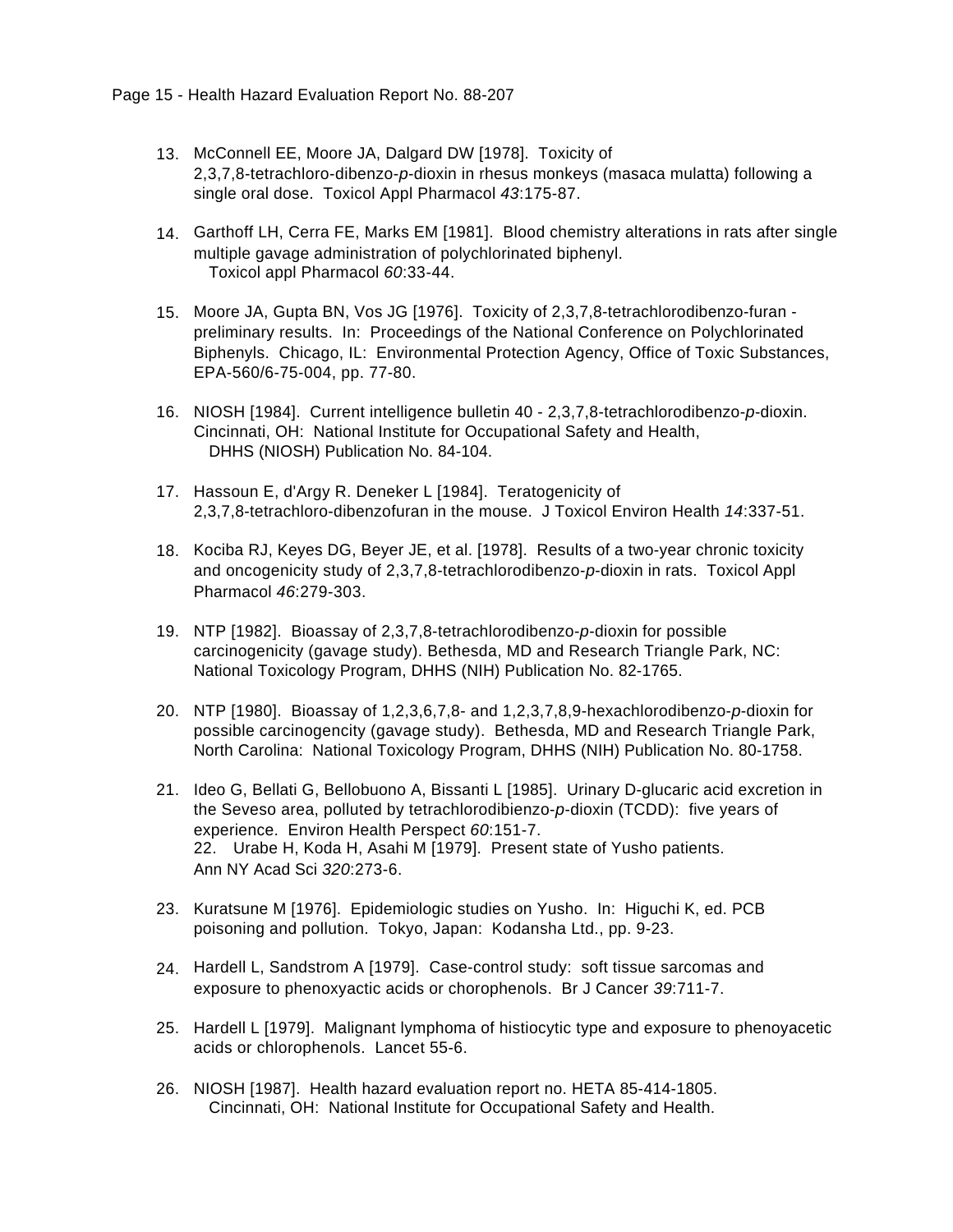- 27. Eadon G, Aldouos K, Frenkel G, et al. [1982]. Comparisons of chemical and biological data on soot samples from the Binghamton State Office building. Albany, NY: Center for Laboratories and Research, New York State Department of Health.
- 28. NRC [1988]. Acceptable levels of dioxin contamination in an office building following a transformer fire. National Academy Press. Washington, DC.
- 29. NIOSH [1975]. Criteria for a recommended standard: occupational exposure to crystalline silica. National Institute for Occupational Safety and Health, DHEW (NIOSH) Publication No. 75-120.
- 30. Proctor NH, Hughes JP, and Fischman ML [1988]. Chemical hazards of the workplace. 2nd ed. Lippincott: Philadelphia.
- 31. NIOSH [1984]. Current intelligence bulletin 42: cadmium (Cd). National Institute for Occupational Safety and Health, DHHS (NIOSH) Publication No. 84-116.
- 32. Blair A, Mason TJ [1980]. Cancer mortality in the United States counties with metal electroplating industries. Arch Environ Health *35*(2):92-94.
- 33. Franchini I, Magnani F, Mutti A [1983]. Mortality experience among chromeplating workers. Initial findings. Scand J Work Environ Health *9*:247-252.
- 34. Royle H [1975]. Toxicity of chromic acid in the chromium plating industry. Environ Res *10*:39-53.
- 35. Silverstein M, Mirer F, Kotelchuck D, Silverstein B, Bennett M [1981]. Mortality among workers in a die-casting and electroplating plant. Scand J Work Environ Health *7*(Suppl 4):156-165.
- 36. Sorahan T, Burges DCL, Waterhouse JAH [1987]. A mortality study of nickel/chromium platers. Br J Ind Med *44*:250-258.
- 37. NIOSH [1985]. NIOSH pocket guide to chemical hazards, 2nd printing. Cincinnati, OH: National Institute for Occupational Safety and Health, DHHS (NIOSH) Publication No. 85-114.
- 38. NIOSH [1977]. Occupational diseases: a guide to their recognition. Revised ed. National Institute for Occupational Safety and Health, DHEW (NIOSH) Publication No. 77-181.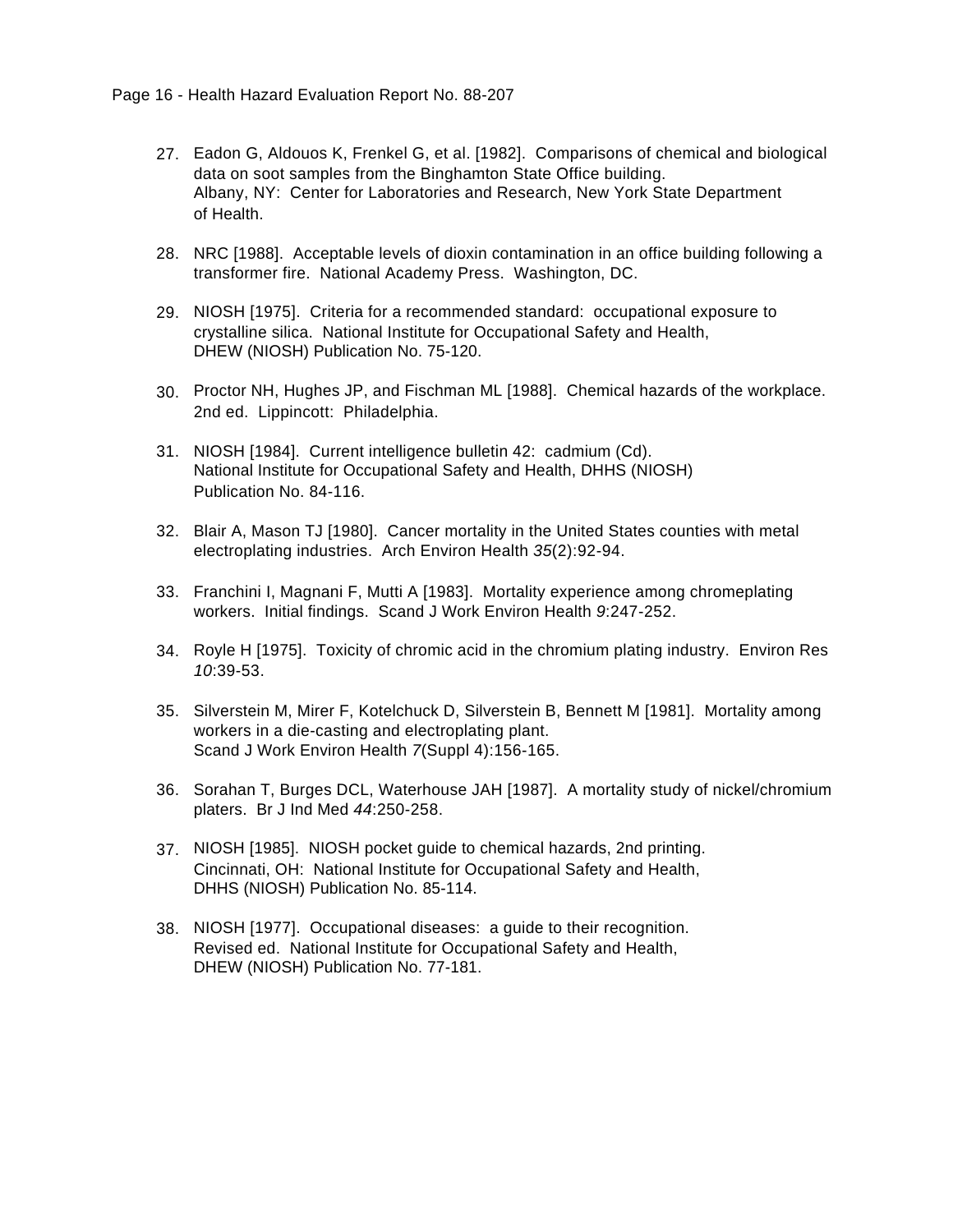# Page 17 - Health Hazard Evaluation Report No. 88-207

# X. AUTHORSHIP AND ACKNOWLEDGEMENTS

| Report Prepared by:        | Gregory M. Kinnes, M.S.<br><b>Industrial Hygienist</b>                                                                                  |
|----------------------------|-----------------------------------------------------------------------------------------------------------------------------------------|
|                            | Charles J. Bryant, M.S., C.I.H.<br><b>Industrial Hygienist</b><br><b>Industrial Hygiene Section</b>                                     |
| <b>Field Assistance:</b>   | Richard Hartle, C.I.H.<br><b>Industrial Hygienist</b>                                                                                   |
|                            | Larry DeArmond<br>Industrial Hygiene Technician<br><b>Industrial Hygiene Section</b>                                                    |
| Originating Office:        | <b>Hazard Evaluations and Technical</b><br>Assistance Branch<br>Division of Surveillance, Hazard<br>Evaluations, and Field Studies      |
| <b>Analytical Support:</b> | <b>Measurements Research and Support</b><br><b>Branch</b><br>Division of Physical Sciences and<br>Engineering<br>Cincinnati, Ohio 45226 |
|                            | Triangle Laboratories, Inc.<br>Research Triangle Park<br>North Carolina 27713                                                           |
|                            | DataChem Laboratories<br>Salt Lake City, Utah 84123                                                                                     |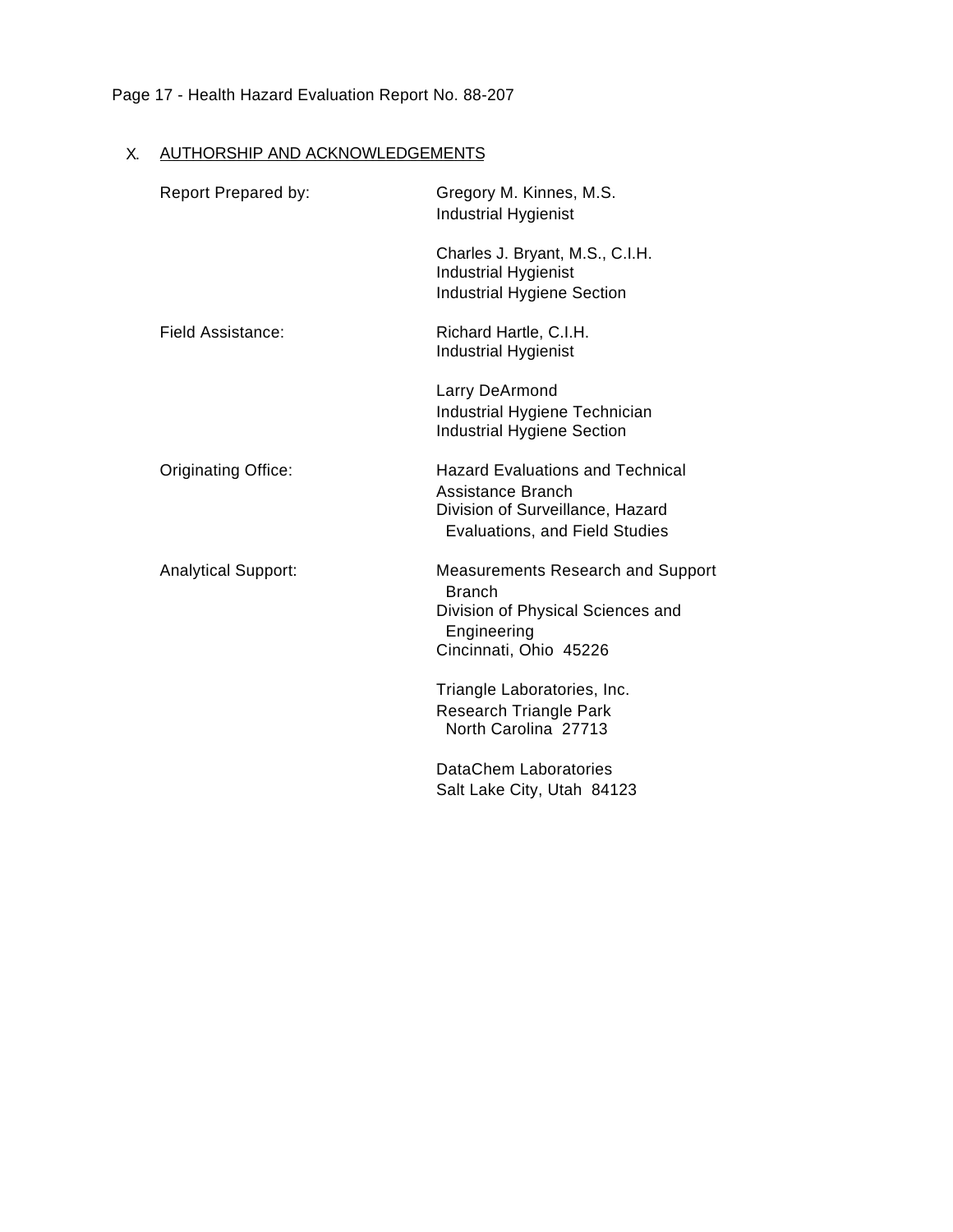### XI. DISTRIBUTION AND AVAILABILITY OF REPORT

Copies of this report may be freely reproduced and are not copyrighted. Single copies of this report will be available for a period of 90 days from the date of this report from the NIOSH Publications Office, 4676 Columbia Parkway, Cincinnati, Ohio 45226. To expedite your request, include a self-address mailing label along with your written request. After this time, copies may be purchased from the National Technical Information Service (NTIS), 5285 Port Royal Road, Springfield, Virginia 22161. Information regarding the NTIS stock number may be obtained from the NIOSH Publications Office at the Cincinnati address.

Copies of this report have been sent to:

- 1. Department of Streets, City of Philadelphia
- 2. American Federation of State, County, and Municipal Employees, Local 427
- 3. Kirschner, Walters, and Willig
- 4. OSHA, Region III
- 5. NIOSH, Cincinnati

For the purpose of informing affected employees, copies of this report shall be posted by the employer in a prominent place accessible to the employees for a period of 30 calendar days.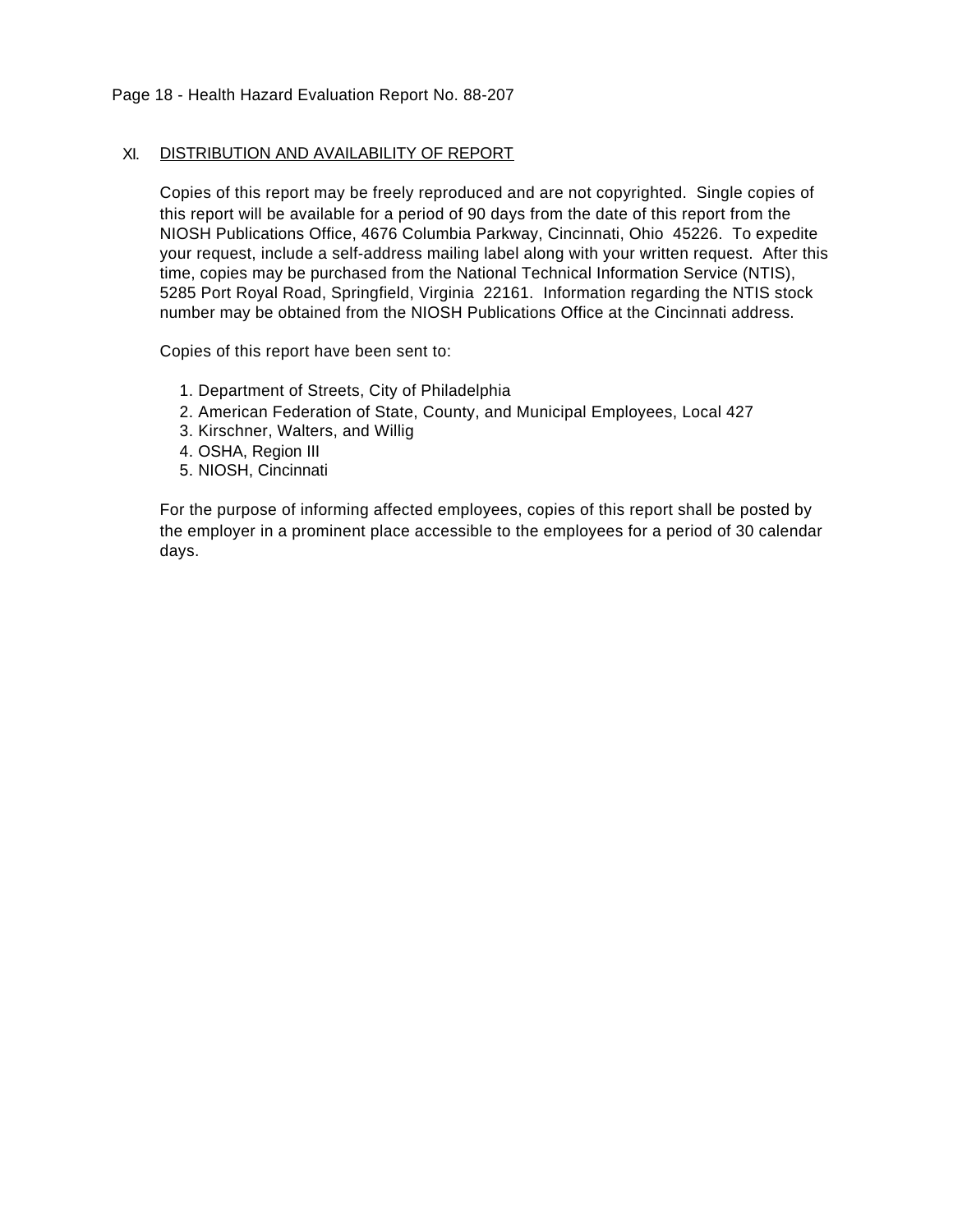Table I

Health Effects Summary

Northwest Incinerator Philadelphia, Pennsylvania HETA 88-207 June 23-25, 1988

| Substance                                             | Primary Health Effects                                                                                                                                                                                                                                                                                                                                                                                                                                                                                                                      |
|-------------------------------------------------------|---------------------------------------------------------------------------------------------------------------------------------------------------------------------------------------------------------------------------------------------------------------------------------------------------------------------------------------------------------------------------------------------------------------------------------------------------------------------------------------------------------------------------------------------|
| Crystalline<br>Silica<br>(quartz and<br>cristobalite) | Crystalline silica or free silica causes<br>silicosis, a disabling, progressive and sometimes<br>fatal Crystalline pulmonary fibrosis. This<br>disease generally occurs and following years of<br>exposure and is characterized by nodulation in<br>the lungs. $(29)$ Symptoms include cough, wheezing,<br>shortness of breath, and non-specific chest<br>illness. <sup>(30)</sup><br>Impairment of pulmonary function is<br>generally progressive, with the progression of<br>symptoms often continuing after dust exposure has<br>ceased. |
| Total and<br>Respirable<br>Particulates               | Particulate samples were obtained during this<br>survey to assess overall particulate burden.<br>Although TLVs and PELs have been established for<br>nuisance dusts (particulates not otherwise<br>regulated/classified), these criteria do not<br>apply when specific toxic elements are present,<br>such as fly ash particles, which contain several<br>trace metals (see below).                                                                                                                                                         |
| Aluminum                                              | Metallic aluminum dust is considered a relatively<br>benign "inert dust". (30)                                                                                                                                                                                                                                                                                                                                                                                                                                                              |
| Cadmium                                               | NIOSH recommends that exposure to cadmium and its<br>compounds be reduced to the lowest feasible<br>level, as it is considered a potential<br>carcinogen. NIOSH based this recommendation on<br>epidemiologic evidence of a significant excess of<br>cancer deaths among a group of cadmium production<br>workers. <sup>(31)</sup> Chronic exposure has also been<br>associated with gastrointestinal symptoms,<br>emphysema, kidney disease, and rhinitis. (30)                                                                            |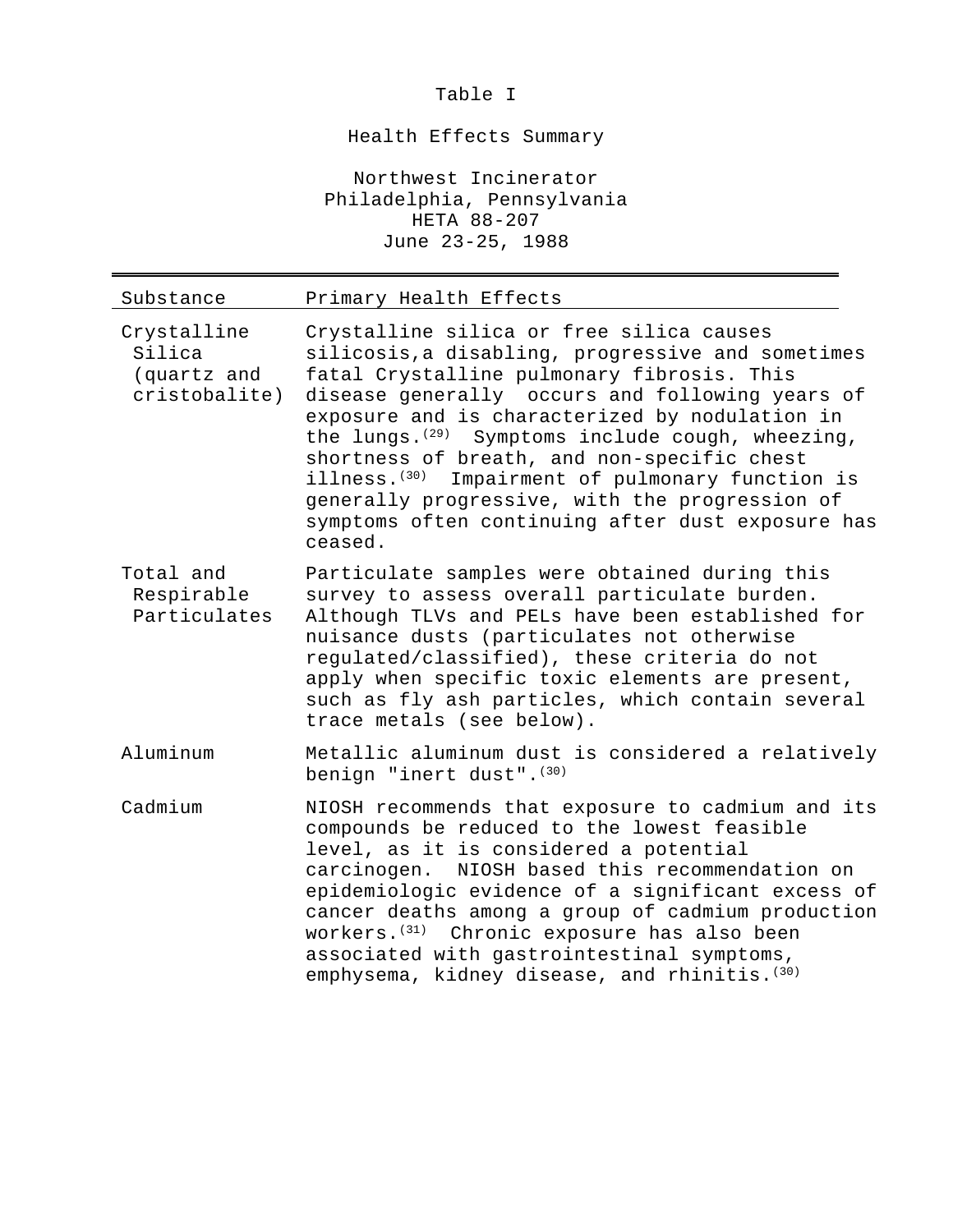Table I (continued) Health Effects Summary Northwest Incinerator Philadelphia, Pennsylvania HETA 88-207 June 23-25, 1988

| Substance | Primary Health Effects                                                                                                                                                                                                                                                                                                                                                                                                                                                                                                                                                                                                                                                                                                                                                                                |
|-----------|-------------------------------------------------------------------------------------------------------------------------------------------------------------------------------------------------------------------------------------------------------------------------------------------------------------------------------------------------------------------------------------------------------------------------------------------------------------------------------------------------------------------------------------------------------------------------------------------------------------------------------------------------------------------------------------------------------------------------------------------------------------------------------------------------------|
| Chromium  | Chromium (Cr) exists in a variety of chemical<br>forms and toxicity varies among the different<br>forms. For example, elemental chromium is<br>relatively non-toxic. <sup>(30)</sup> Other chromium compounds<br>may cause skin irritation, sensitization, and<br>allergic dermatitis. In the hexavalent form<br>(Cr(VI)), Cr compounds are corrosive, and<br>possibly carcinogenic. Until recently, the less<br>water-soluble Cr(VI) forms were considered<br>carcinogenic while the water-soluble forms were<br>not considered carcinogenic. Recent<br>epidemiological evidence indicates<br>carcinogenicity among workers exposed to soluble<br>$Cr(VI)$ compounds. $(32-36)$ Based on this new<br>evidence, NIOSH recommends that all Cr(VI)<br>compounds be considered as potential carcinogens. |
| Copper    | Copper fumes and dust can cause irritation of the<br>upper respiratory tract, metallic taste in the<br>mouth, nausea, and congestion of nasal mucous<br>membranes. $(37)$                                                                                                                                                                                                                                                                                                                                                                                                                                                                                                                                                                                                                             |
| Iron      | Inhalation of iron oxide dust may cause a benign<br>pneumoconiosis called siderosis. (38)                                                                                                                                                                                                                                                                                                                                                                                                                                                                                                                                                                                                                                                                                                             |
| Nickel    | Metallic nickel compounds cause sensitization<br>dermatitis. <sup>(30)</sup> NIOSH considers nickel a potential<br>carcinogen, as nickel refining has been<br>associated with an increased risk of nasal and<br>lung cancer. (37)                                                                                                                                                                                                                                                                                                                                                                                                                                                                                                                                                                     |
| Lead      | Chronic lead exposure has resulted in nephropathy<br>(kidney damage), gastrointestinal disturbances,<br>anemia, and neurologic effects. <sup>(30)</sup> These effects<br>may be felt as weakness, fatigue, irritability,<br>high blood pressure, mental deficiency or slowed<br>reaction times. Lead absorption is cumulative<br>and its elimination from the body is slow.<br>Inhalation of lead dust and fume is the major<br>route of lead absorption in industry, however,<br>significant amounts of lead can be ingested from<br>contaminated food, cigarettes or other objects.<br>Chronic lead exposure also has been associated<br>with infertility and fetal damage in exposed<br>pregnant women.                                                                                            |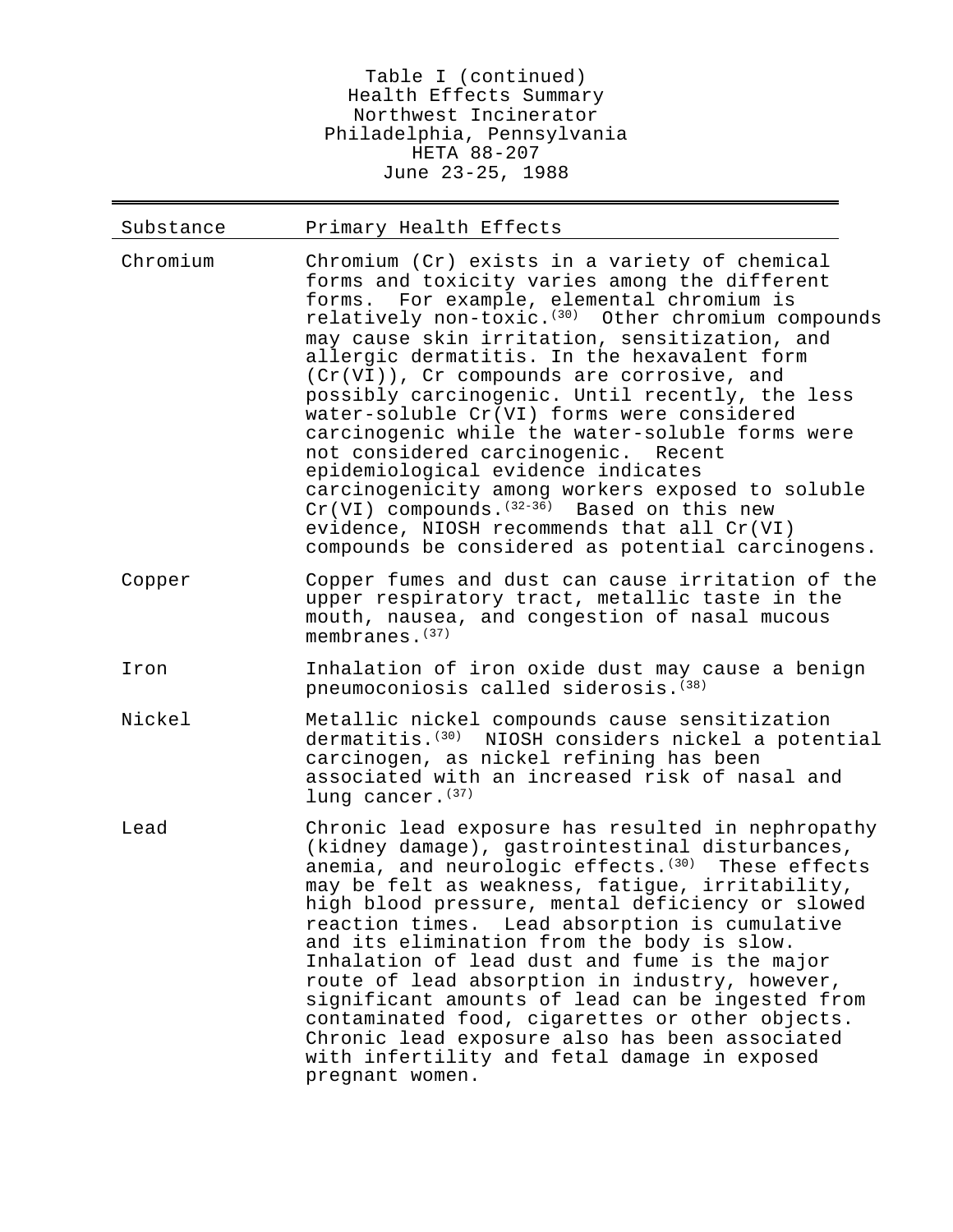### Table II

## Surface and Airborne Concentrations of 2,3,7,8-TCDD Equivalents

## Northwest Incinerator Philadelphia, Pennsylvania HETA 88-207 June 23-25, 1988

| Sample Description                                                                                                     | Results using<br><b>1987 TEFS</b> | Results using<br><b>1989 TEFS</b> |  |  |  |  |  |
|------------------------------------------------------------------------------------------------------------------------|-----------------------------------|-----------------------------------|--|--|--|--|--|
| Surface Concentrations of $2,3,7,8$ -TCDD Equivalents in ng/m <sup>2</sup>                                             |                                   |                                   |  |  |  |  |  |
| Main Office - Desk Top                                                                                                 | 0.2                               | 0.4                               |  |  |  |  |  |
| Incinerator Floor - Center                                                                                             | 28.2                              | 47.0                              |  |  |  |  |  |
| Lunchroom - Tabletop                                                                                                   | 0.4                               | 0.8                               |  |  |  |  |  |
| Change Room - Bench                                                                                                    | 0.3                               | 0.8                               |  |  |  |  |  |
| Background (Hotel Room)                                                                                                | < 0.001                           | < 0.001                           |  |  |  |  |  |
| Airborne Concentrations of 2,3,7,8-TCDD Equivalents in $pg/m3$                                                         |                                   |                                   |  |  |  |  |  |
| Incinerator Area - Center                                                                                              | 0.2                               | 0.2                               |  |  |  |  |  |
| Southside Ashpile - Service Building                                                                                   | 1.8                               | 2.3                               |  |  |  |  |  |
| Northside Ashpile - Service Building                                                                                   | 0.01                              | < 0.001                           |  |  |  |  |  |
| Ambient (Chestnut Hill)                                                                                                | 0.01                              | 0.06                              |  |  |  |  |  |
| East Central Incinerator - Eastside                                                                                    | 0.01                              | < 0.001                           |  |  |  |  |  |
| Outside Open Incinerator Door (while<br>cleaning)                                                                      | 12.8                              | 24.2                              |  |  |  |  |  |
| Evaluation Criteria: National Research Council<br>Surface - $25.0 \text{ ng/m}^2$<br>Airborne - 10.0 pg/m <sup>3</sup> |                                   |                                   |  |  |  |  |  |

| TCDD      | - Tetra chlorinated dibenzo-p-dioxin.                    |
|-----------|----------------------------------------------------------|
|           | 1987 TEFs- U.S. Environmental Protection Agency Toxicity |
|           | Equivalency Factors.                                     |
| 1989 TEFs | - International Toxicity Equivalency Factors.            |
| $nq/m^2$  | - nanograms per square meter of surface area.            |
| $pg/m^3$  | - picograms per cubic meter of air.                      |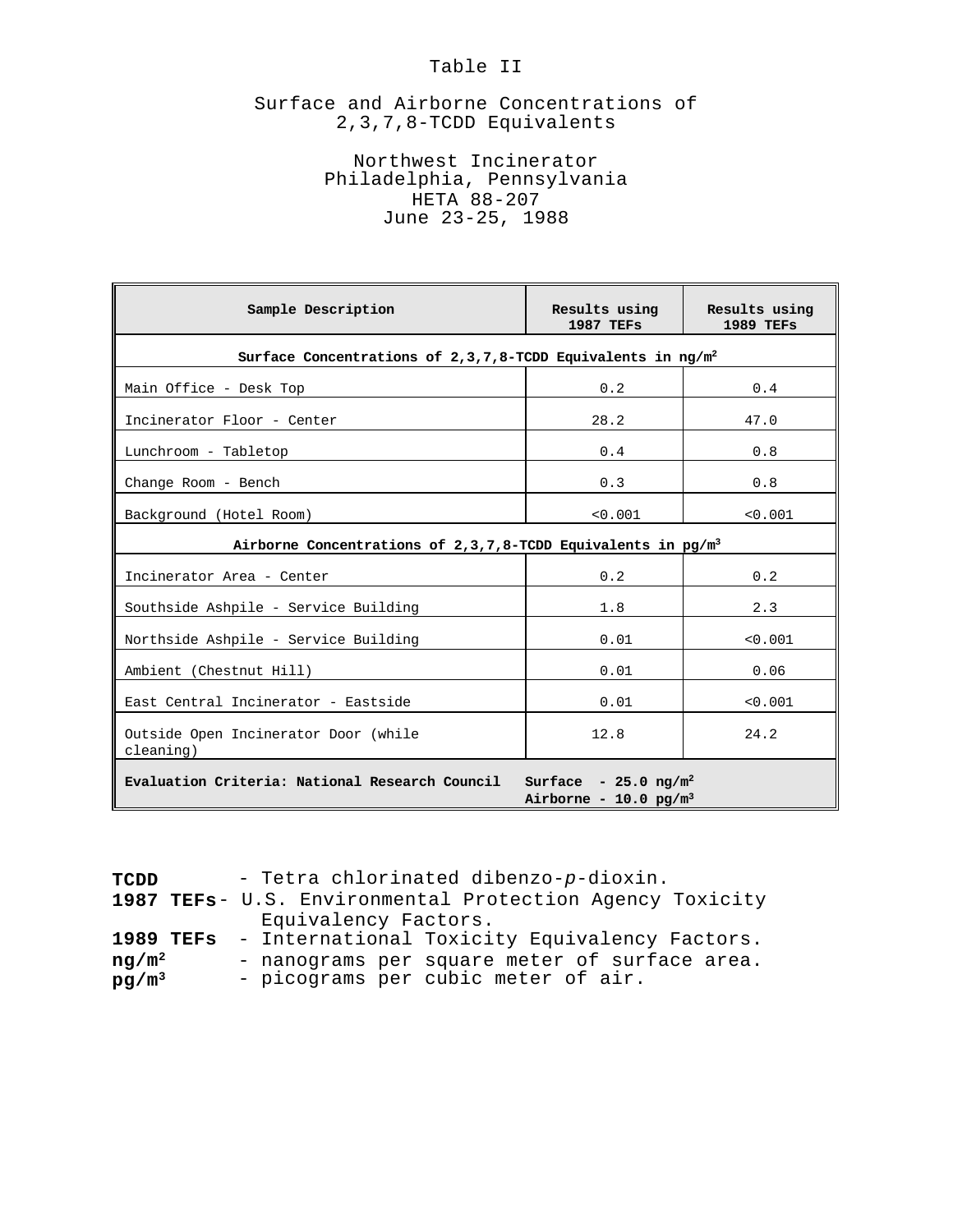### Table III Airborne Concentrations of Respirable Dust and Respirable Silica Dust Northwest Incinerator, Philadelphia, Pennsylvania HETA 88-207 / June 23-25, 1988

| Type-Location/Job                                                                                                                                                                                                                                                                                                                     |                        | Respirable<br>Dust<br>$\left(\frac{m}{3}\right)^{m^3}$                                       | Respirable<br>Silica<br>$(mq/m^3)$                                   |
|---------------------------------------------------------------------------------------------------------------------------------------------------------------------------------------------------------------------------------------------------------------------------------------------------------------------------------------|------------------------|----------------------------------------------------------------------------------------------|----------------------------------------------------------------------|
|                                                                                                                                                                                                                                                                                                                                       | June 23, 1988          |                                                                                              |                                                                      |
| PBZ, Mechanic #1<br>PBZ, Furnace Operator (Plant Helper #2)<br>Area, Main Office<br>Area, Incinerator Room<br>PBZ, Bulldozer Operator<br>PBZ, Truck Driver<br>PBZ, Plant Helper #1<br>PBZ, Laborer<br>Area, Lunchroom (Top of Refrigerator)<br>Area, Northside Ashpile (Dioxin Samplers)<br>Area, Southside Ashpile (Dioxin Samplers) |                        | 0.09<br>0.02<br>0.06<br>0.06<br>0.40<br>0.17<br>0.19<br>0.09<br>0.05<br>0.07<br>0.18         | ND<br>ND<br>ND<br>ND<br>Trace<br>ΝD<br>ND<br>ND<br>ND<br>ND<br>ND    |
|                                                                                                                                                                                                                                                                                                                                       | June 24, 1988          |                                                                                              |                                                                      |
| Area, Overhead Crane Operator<br>PBZ, Plant Helper #1<br>PBZ, Mechanic<br>PBZ, Plant Helper #2<br>PBZ, Truck Driver<br>PBZ, Laborer<br>PBZ, Bulldozer Operator<br>Area, Office<br>Area, Incinerator Room<br>Area, Lunchroom (Top of Refrigerator)<br>Area, Ambient (Chestnut Hills)<br>Area, East-Central Incinerator                 |                        | 0.08<br>0.07<br>0.10<br>0.12<br>0.09<br>0.32<br>0.07<br>0.08<br>0.06<br>0.05<br>0.01<br>0.04 | ND<br>ND<br>ND<br>ND<br>ND<br>ND<br>ND<br>ND<br>ND<br>ND<br>ND<br>ND |
|                                                                                                                                                                                                                                                                                                                                       | <u>June 25, 1988</u>   |                                                                                              |                                                                      |
| PBZ, Cooling Tower Cleaning<br>PBZ, Slagging Furnaces<br>PBZ, Cleaning Ducts<br>Area, Between Incinerators                                                                                                                                                                                                                            |                        | 0.72<br>0.71<br>0.63<br>0.11                                                                 | ND<br>ΝD<br>Trace<br>ΝD                                              |
| Evaluation Crteria:                                                                                                                                                                                                                                                                                                                   | NIOSH<br>ACGIH<br>OSHA | 5.0                                                                                          | 0.05<br>$0.05 - 0.1*$<br>$0.05 - 0.1*$                               |

mg/m<sup>3</sup> = milligrams of substance per cubic meter of air

ND = none detected

Trace = substances were present in trace quantities, between the LOD (0.015) and LOQ (0.03). Atmospheric concentration range of 0.018-0.036 mg/m<sup>3</sup> with air sample volume of 816 liters.  $*$  = cristobalite  $(0.05)$ , quartz  $(0.1)$ 

PBZ = personal breathing zone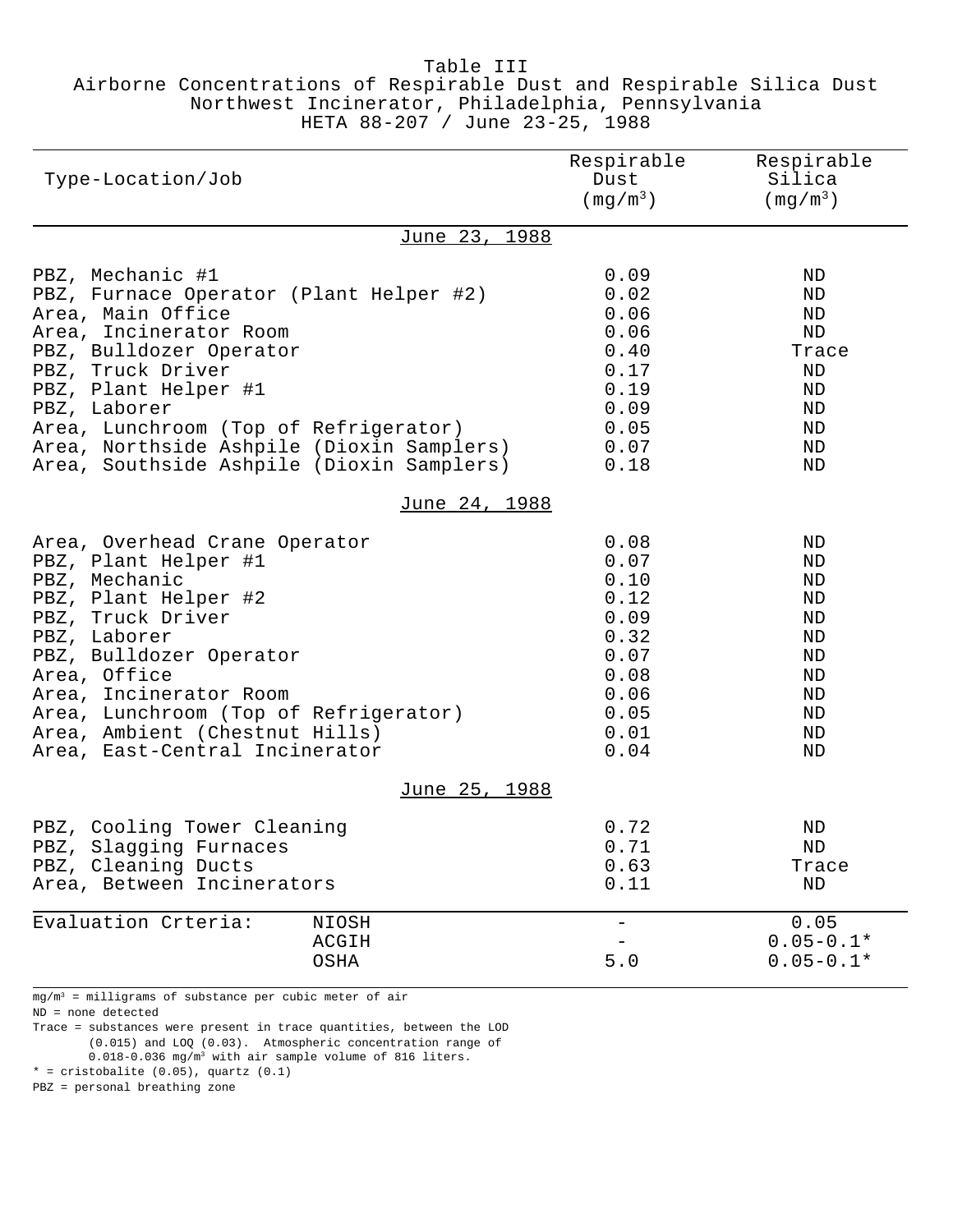## Table IV

### Wipe Samples for Metals

### Northwest Incinerator Philadelphia, Pennsylvania HETA 88-207 June 23-25, 1988

| Location                   |       |           | Metals ug/Wipe Sample* |       |              |                |     |
|----------------------------|-------|-----------|------------------------|-------|--------------|----------------|-----|
|                            | AL    | AS        | BA                     | CA    | CD           | CO.            | CR  |
|                            |       |           |                        |       |              |                |     |
| Office - Desktop           | 41    | ND        | 1                      | 150   | ND           | ND             | ND  |
| Incinerator - Middle Floor | 10000 | 12        | 55                     | 23000 | 78           | 6              | 110 |
| Lunchroom - Tabletop       | 110   | ND        | 5                      | 300   | ND           | ND             | 1   |
| Changeroom - Benchtop      | 330   | <b>ND</b> | 15                     | 910   | $\mathbf{1}$ | <b>ND</b>      | 3   |
| Bulldozer - Hand Controls  | 680   | <b>ND</b> | 15                     | 990   | 5            | <b>ND</b>      | 8   |
| Bulldozer - Hand Controls  | 2900  | ND        | 67                     | 4400  | 8            | $\overline{2}$ | 33  |
| Ambient - Hotel Room       | 17    | ND        | ND                     | 47    | ND           | ND             | ND  |
|                            |       |           |                        |       |              |                |     |

| Location                   |     |      | Metals ug/Wipe Sample* |      |     |    |              |
|----------------------------|-----|------|------------------------|------|-----|----|--------------|
|                            | CU  | FE.  | LΙ                     | МG   | ΜN  | MO | ΝI           |
|                            |     |      |                        |      |     |    |              |
| Office - Desktop           | 5   | 71   | <b>ND</b>              | 35   | 2   | ΝD | ND           |
| Incinerator - Middle Floor | 200 | 4300 | 9                      | 4700 | 230 | 2  | 17           |
| Lunchroom - Tabletop       | 11  | 140  | ND                     | 75   | 3   | ND | ND           |
| Changeroom - Benchtop      | 18  | 520  | ND                     | 210  | 10  | ND | $\mathbf{1}$ |
| Bulldozer - Hand Controls  | 63  | 1700 | ND                     | 270  | 21  | ND | 15           |
| Bulldozer - Hand Controls  | 320 | 7500 | ND                     | 1200 | 91  | ND | 18           |
| Ambient - Hotel Room       | ND  | 13   | <b>ND</b>              | 17   | ND  | ND | ND           |

 $\overline{t}$  = Concentrations of the various metals are presented in micrograms per<br>sample. AL-aluminum, AS-arsenic, BA-barium, CA-calcium, CD-cadmium sample. AL-aluminum, AS-arsenic, BA-barium, CA-calcium, CO-cobalt, CR-chromium, CU-copper, FE-iron, LI-lithium, MG-magmesium, MN-manganese, MO-molybdenum, NI-nickel.

ND = Non-detectable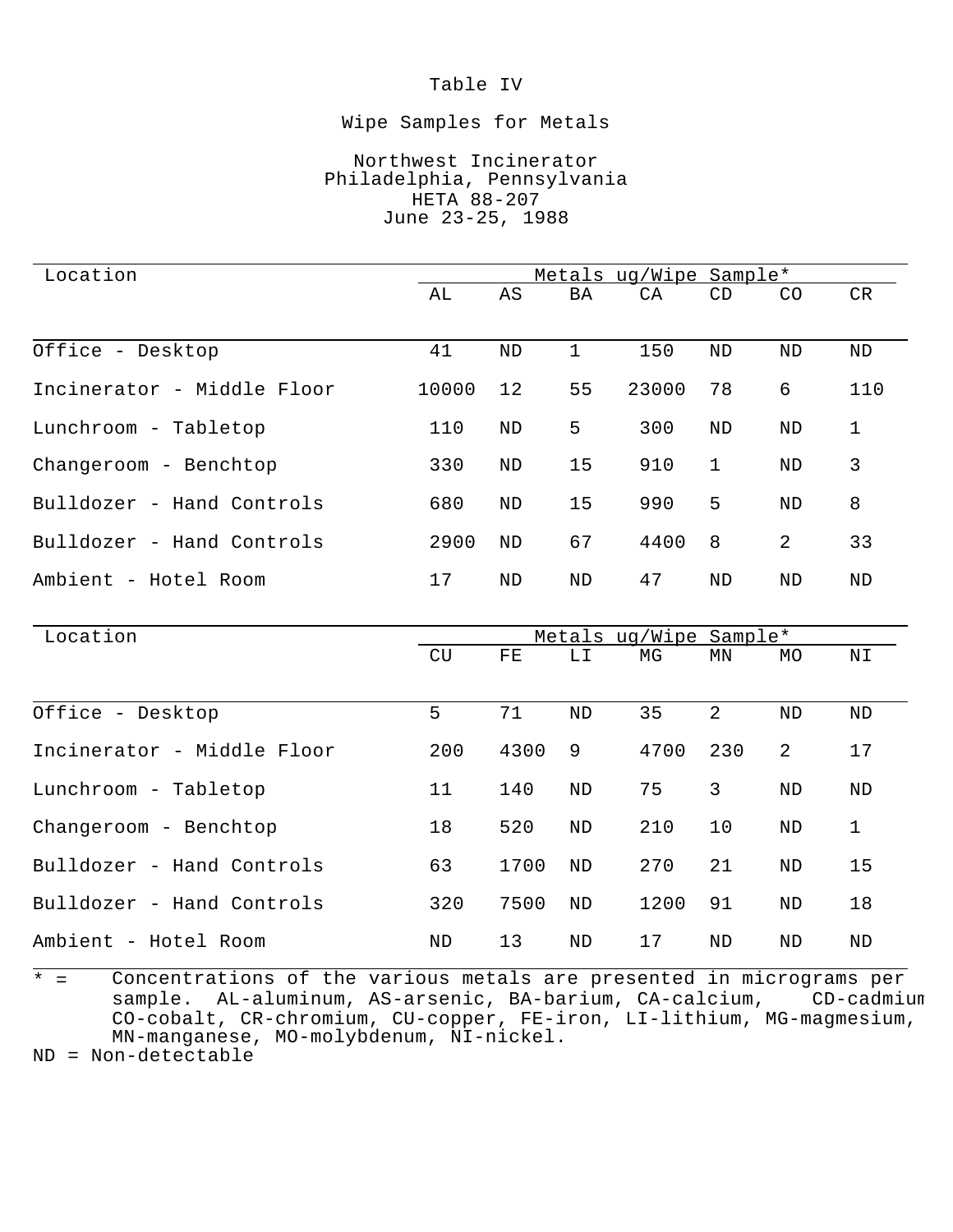### Table IV (Continued)

#### Wipe Samples for Metals

## Northwest Incinerator Philadelphia, Pennsylvania HETA 88-207 June 23-25, 1988

| Location                   |      |      | Metals ug/Wipe Sample* |      |           |     |     |
|----------------------------|------|------|------------------------|------|-----------|-----|-----|
|                            | PВ   | Ρ    | AG                     | ΝA   | SN        | TL  | ТI  |
| Office - Desktop           | 5    | ND   | ND                     | 350  | ND        | ND  | ND  |
| Incinerator - Middle Floor | 1100 | 1000 | 2                      | 8500 | ND        | 110 | 240 |
| Lunchroom - Tabletop       | 16   | 31   | ND                     | 510  | ND        | ND  | ND  |
| Changeroom - Benchtop      | 59   | 76   | ND                     | 460  | ND        | 17  | 19  |
| Bulldozer - Hand Controls  | 56   | 66   | ND                     | 450  | ND        | 45  | 37  |
| Bulldozer - Hand Controls  | 260  | 340  | ND                     | 1200 | 27        | 180 | 130 |
| Ambient - Hotel Room       | ND   | 33   | <b>ND</b>              | 190  | <b>ND</b> | ND  | ND  |

| Location                   | Metals ug/Wipe Sample* |           |    |      |  |  |
|----------------------------|------------------------|-----------|----|------|--|--|
|                            | W                      | V         | Υ  | ΖN   |  |  |
| Office - Desktop           | ND                     | ND        | ND | 16   |  |  |
| Incinerator - Middle Floor | 88                     | 13        | 3  | 4200 |  |  |
| Lunchroom - Tabletop       | ND                     | ND        | ND | 30   |  |  |
| Changeroom - Benchtop      | ND                     | ND        | ND | 110  |  |  |
| Bulldozer - Hand Controls  | ND                     | ND        | ND | 160  |  |  |
| Bulldozer - Hand Controls  | 13                     | 3         | ND | 580  |  |  |
| Ambient - Hotel Room       | ND                     | <b>ND</b> | ND | 2    |  |  |

 $\overline{t}$   $\overline{t}$   $\overline{t}$ Concentrations of the various metals are presented in micrograms per sample. W-tungsten, V-vanadium, Y-yttrium, Z-zinc, PB-lead, P-phosphorus, AG-silver, NA-sodium, SN-tin, TL-thallium, TI-titanium.

ND = Non-detectable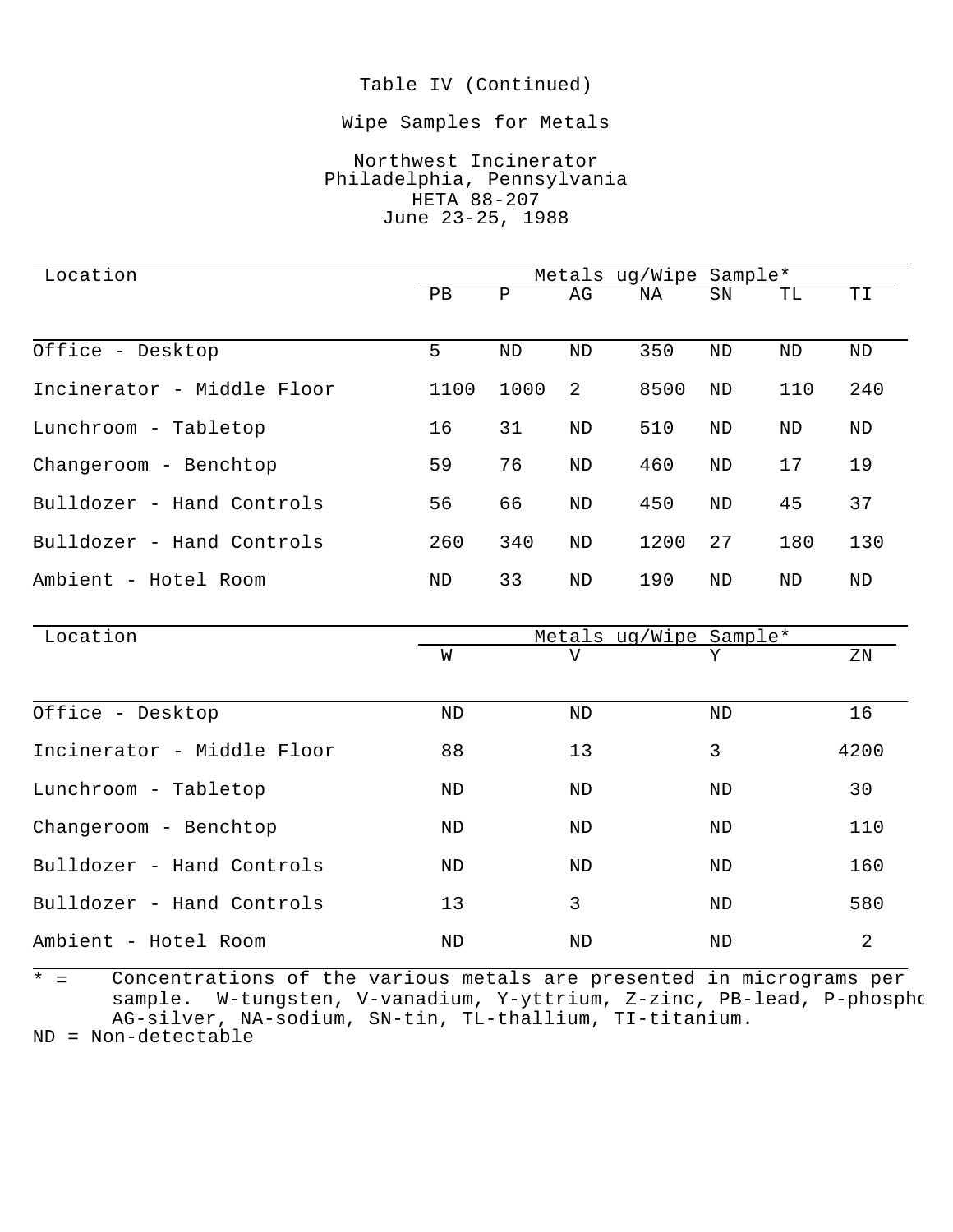#### Table V

#### Samples for Airborne Metals

#### Northwest Incinerator Philadelphia, Pennsylvania HETA 88-207 June 23-25, 1988

|                                    |                             | Airborne Concentrations of Metals (mg/m <sup>3</sup> ) |           |                          |           |             |               |                          |                          |                          |                          |                          |             |                          |            |                                                      |              |            |              |
|------------------------------------|-----------------------------|--------------------------------------------------------|-----------|--------------------------|-----------|-------------|---------------|--------------------------|--------------------------|--------------------------|--------------------------|--------------------------|-------------|--------------------------|------------|------------------------------------------------------|--------------|------------|--------------|
| Location/Job                       | <b>Sampling Period</b>      | T.W.                                                   | <b>AL</b> | BA                       | CA        | CD          | <sub>co</sub> | <b>CR</b>                | CU                       | FE.                      | MG                       | <b>MN</b>                | <b>NI</b>   | PB.                      | P          | <b>NA</b>                                            | TΙ           | W          | ZN           |
| PBZ, Mechanic #1                   | 08:17 - 15:32               | 0.47                                                   | <b>ND</b> | <b>ND</b>                | 0.023     | <b>ND</b>   | <b>ND</b>     | <b>ND</b>                | <b>ND</b>                | 0.01                     | 0.006                    | <b>ND</b>                | <b>ND</b>   | <b>ND</b>                | <b>ND</b>  | <b>ND</b>                                            | <b>ND</b>    | <b>ND</b>  | 0.002        |
| PBZ, Furnace Operator (Helper #2)  | 08:28 - 16:20               | 0.73                                                   | 0.03      | 0.001                    | 0.06      | <b>ND</b>   | <b>ND</b>     | <b>ND</b>                | <b>ND</b>                | 0.01                     | 0.01                     | <b>ND</b>                | <b>ND</b>   | 0.003                    | <b>ND</b>  | <b>ND</b>                                            | <b>ND</b>    | <b>ND</b>  | 0.005        |
| Area, Main Office                  | 08:33 - 16:30               | 0.09                                                   | <b>ND</b> | <b>ND</b>                | 0.006     | <b>ND</b>   | <b>ND</b>     | <b>ND</b>                | <b>ND</b>                | 0.002                    | <b>ND</b>                | <b>ND</b>                | <b>ND</b>   | <b>ND</b>                | <b>ND</b>  | <b>ND</b>                                            | <b>ND</b>    | <b>ND</b>  | <b>ND</b>    |
| Area, Incinerator Room             | 08:48 - 16:57               | 0.11                                                   | <b>ND</b> | <b>ND</b>                | 0.009     | <b>ND</b>   | <b>ND</b>     | <b>ND</b>                | <b>ND</b>                | 0.002                    | 0.001                    | <b>ND</b>                | <b>ND</b>   | 0.003                    | <b>ND</b>  | <b>ND</b>                                            | <b>ND</b>    | <b>ND</b>  | 0.006        |
| PBZ, Bulldozer Operator            | 08:09 - 14:14               | 3.11                                                   | 0.14      | 0.003                    | 0.16      | <b>ND</b>   | <b>ND</b>     | 0.001                    | 0.005                    | 0.22                     | 0.04                     | 0.004                    | <b>ND</b>   | 0.009                    | <b>ND</b>  | <b>ND</b>                                            | <b>ND</b>    | <b>ND</b>  | 0.027        |
| PBZ, Truck Driver                  | $08:10 - 16:06$             | 0.69                                                   | 0.02      | <b>ND</b>                | 0.04      | <b>ND</b>   | <b>ND</b>     | <b>ND</b>                | <b>ND</b>                | 0.036                    | 0.009                    | <b>ND</b>                | <b>ND</b>   | <b>ND</b>                | <b>ND</b>  | <b>ND</b>                                            | <b>ND</b>    | <b>ND</b>  | 0.006        |
| PBZ, Plant Helper #1               | $08:14 - 15:45$             | 0.21                                                   | <b>ND</b> | <b>ND</b>                | 0.007     | <b>ND</b>   | <b>ND</b>     | <b>ND</b>                | <b>ND</b>                | 0.007                    | 0.001                    | <b>ND</b>                | <b>ND</b>   | <b>ND</b>                | <b>ND</b>  | <b>ND</b>                                            | <b>ND</b>    | <b>ND</b>  | 0.001        |
| PBZ, Laborer                       | 08:15 - 13:42               | 0.50                                                   | <b>ND</b> | <b>ND</b>                | 0.043     | <b>ND</b>   | <b>ND</b>     | <b>ND</b>                | <b>ND</b>                | 0.009                    | 0.007                    | <b>ND</b>                | 0.034       | <b>ND</b>                | <b>ND</b>  | <b>ND</b>                                            | <b>ND</b>    | <b>ND</b>  | 0.003        |
| Area, Lunchroom (Top Refrigerator) | 08:52 - 16:54               | 0.09                                                   | <b>ND</b> | <b>ND</b>                | <b>ND</b> | <b>ND</b>   | <b>ND</b>     | <b>ND</b>                | <b>ND</b>                | 0.002                    | <b>ND</b>                | <b>ND</b>                | <b>ND</b>   | <b>ND</b>                | <b>ND</b>  | <b>ND</b>                                            | <b>ND</b>    | <b>ND</b>  | <b>ND</b>    |
| Area, Northside Ashpile            | $10:15 - 18:05$             | 0.04                                                   | <b>ND</b> | <b>ND</b>                | 0.011     | <b>ND</b>   | <b>ND</b>     | <b>ND</b>                | 0.014                    | 0.019                    | 0003                     | <b>ND</b>                | 0.026       | <b>ND</b>                | <b>ND</b>  | <b>ND</b>                                            | <b>ND</b>    | <b>ND</b>  | 0.002        |
| Area, Southside Ashpile            | 10:20 - 18:05               | 0.98                                                   | 0.05      | <b>ND</b>                | 0.048     | <b>ND</b>   | <b>ND</b>     | <b>ND</b>                | 0.003                    | 0.054                    | 0.011                    | <b>ND</b>                | 0.003       | 0.003                    | <b>ND</b>  | <b>ND</b>                                            | <b>ND</b>    | <b>ND</b>  | 0.009        |
| Area, Overhead Crane Operator      | $08:10 - 16:17$             | 0.33                                                   | <b>ND</b> | <b>ND</b>                | 0.042     | <b>ND</b>   | <b>ND</b>     | <b>ND</b>                | <b>ND</b>                | 0.007                    | 0.008                    | <b>ND</b>                | <b>ND</b>   | <b>ND</b>                | <b>ND</b>  | <b>ND</b>                                            | <b>ND</b>    | <b>ND</b>  | <b>ND</b>    |
| PBZ, Plant Helper #1               | $08:20 - 16:13$             | 0.22                                                   | <b>ND</b> | <b>ND</b>                | 0.01      | <b>ND</b>   | <b>ND</b>     | <b>ND</b>                | <b>ND</b>                | 0.007                    | 0.002                    | <b>ND</b>                | 0.001       | <b>ND</b>                | <b>ND</b>  | <b>ND</b>                                            | <b>ND</b>    | <b>ND</b>  | 0.003        |
| PBZ, Mechanic                      | $08:22 - 15:42$             | 0.29                                                   | <b>ND</b> | <b>ND</b>                | 0.019     | <b>ND</b>   | <b>ND</b>     | <b>ND</b>                | <b>ND</b>                | 0.008                    | 0.003                    | <b>ND</b>                | <b>ND</b>   | <b>ND</b>                | <b>ND</b>  | <b>ND</b>                                            | <b>ND</b>    | <b>ND</b>  | 0.001        |
| PBZ, Plant Helper #2               | 08:23 - 12:37               | 2.08                                                   | 0.07      | 0.002                    | 0.24      | <b>ND</b>   | <b>ND</b>     | 0.002                    | <b>ND</b>                | 0.042                    | 0.04                     | 0.002                    | 0.013       | 0.013                    | <b>ND</b>  | <b>ND</b>                                            | <b>ND</b>    | <b>ND</b>  | 0.02         |
| <b>Evaluation Criteria:</b>        | <b>ACGIH</b><br><b>OSHA</b> | 10<br>15                                               | 10<br>15  | 0.5<br>0.5               | 10<br>15  | 0.01<br>0.2 | 0.05<br>0.2   | 0.05<br>1.0              | 1.0<br>1.0               | 5.0<br>10.0              | 10<br>10                 | 5<br>5                   | 0.05<br>0.1 | 0.15<br>0.05             | 0.1<br>0.1 | $\overline{\phantom{a}}$<br>$\overline{\phantom{a}}$ | 10.0<br>10.0 | 1.0<br>1.0 | 10.0<br>10.0 |
|                                    | <b>NIOSH</b>                | $\sim$                                                 |           | $\overline{\phantom{a}}$ |           | LFL         |               | $\overline{\phantom{a}}$ | $\overline{\phantom{a}}$ | $\overline{\phantom{a}}$ | $\overline{\phantom{a}}$ | $\overline{\phantom{a}}$ | 0.015       | $\overline{\phantom{0}}$ | $\sim$     | $\overline{\phantom{a}}$                             |              | 1.0        | $\sim$       |

mg/m<sup>3</sup> = milligrams of substance per cubic meter of air, T.W. = total airborne particulate, ND = none detected, PBZ = personal breathing zone, LFL = lowest feasible level

T.W.-total particulate weight, AL-aluminum, BA-barium, CA-calcium, CD-cadmium, CO-cobalt, CR-chromium, CU-copper, FE-iron, MG-magnesium, MN-manganese, NI-nickel, PB-lead, P-phosphorus, NA-sodium, TI-titanium, W-tungsten, ZN-zinc